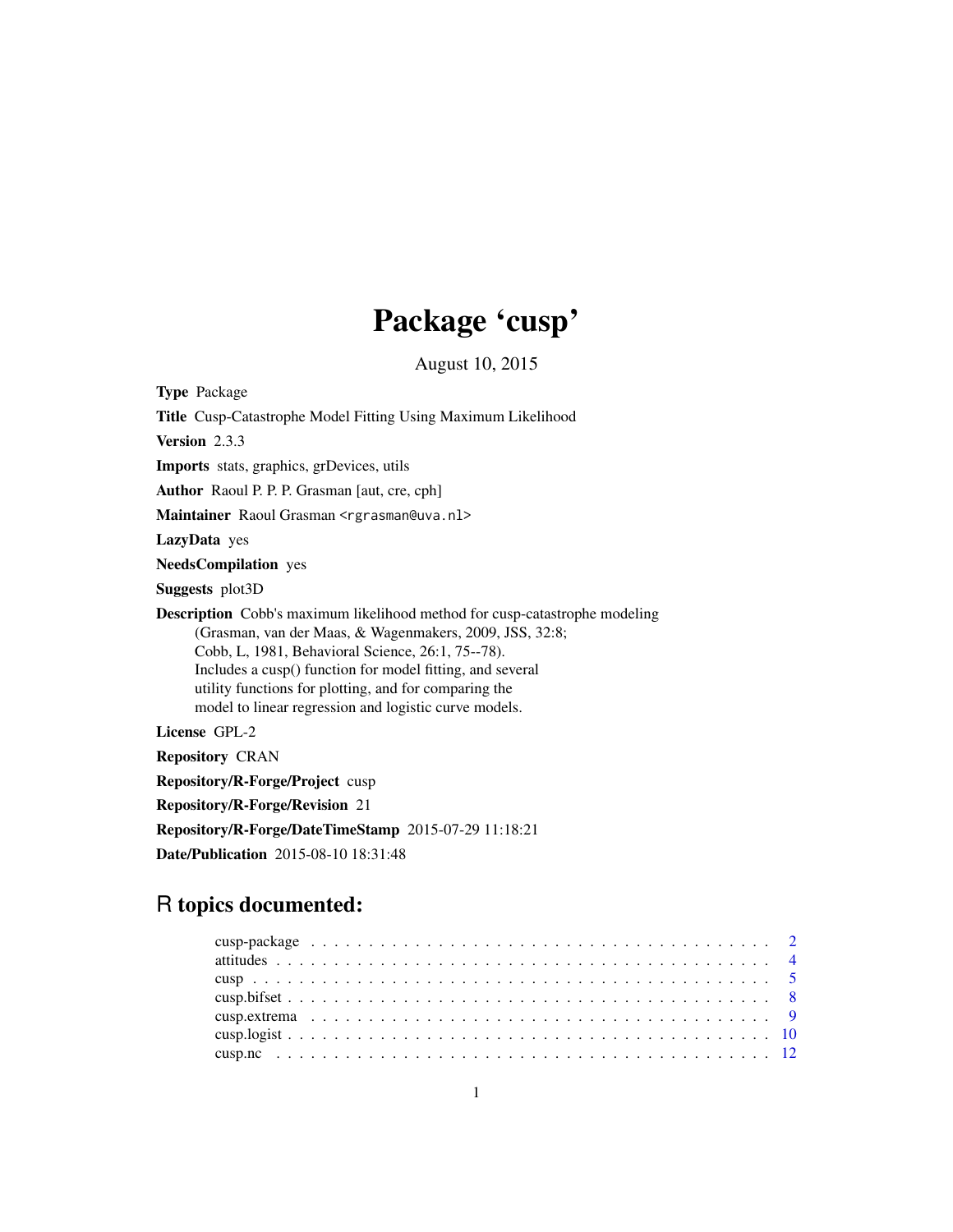# <span id="page-1-0"></span>2 cusp-package

| Index | 35 |
|-------|----|

<span id="page-1-1"></span>cusp-package *Cusp Catastrophe Modeling*

# Description

Fits cusp catastrophe to data using Cobb's maximum likelihood method with a different algorithm. The package contains utility functions for plotting, and for comparing the model to linear regression and logistic curve models. The package allows for multivariate response subspace modelling in the sense of the GEMCAT software of Oliva et al.

# Details

| Package: | cusp                   |
|----------|------------------------|
| Type:    | Package                |
| Version: | 2.0                    |
| Date:    | 2008-02-14             |
| License: | GNU GPL v2 (or higher) |

This package helps fitting Cusp catastrophy models to data, as advanced in Cobb et al. (1985). The main functions are

| cusp         | Fit Cobb's Cusp catastrophe model; see example below.       |
|--------------|-------------------------------------------------------------|
| summary.cusp | Summary statistics of cusp model fit.                       |
| confint.cusp | Confidence intervals for parameter estimates                |
| plot.cusp    | Diagnostic plots for cusp model fit.                        |
| cusp3d       | 3D graphical display of cusp model fit (experimental).      |
| dcusp        | Density of Cobb's cusp distribution                         |
| pcusp        | Cumulative probability function of Cobb's cusp distribution |
| qcusp        | Quantile function of Cobb's cusp distribution               |
|              |                                                             |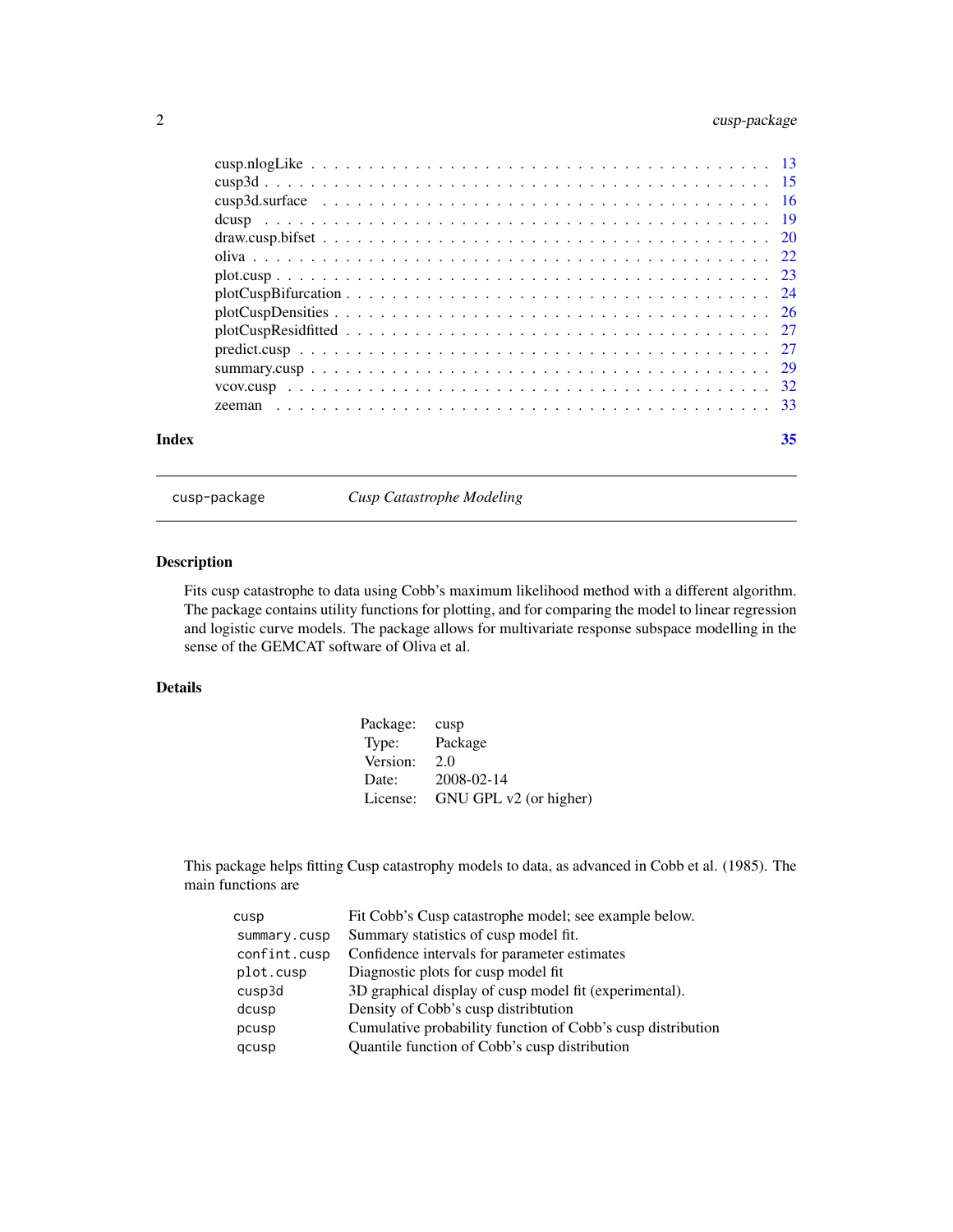| rcusp       | Sample from Cobb's cusp distribution.                      |
|-------------|------------------------------------------------------------|
| cusp.logist | Fit logistic model for bifurctation testing (experimental) |

#### Author(s)

Raoul Grasman <rgrasman@uva.nl>

#### References

L. Cobb and S. Zacks (1985) *Applications of Catastrophe Theory for Statistical Modeling in the Biosciences (article)*, Journal of the American Statistical Association, 392:793–802.

P. Hartelman (1996). *Stochastic Catastrophy Theory.* Unpublished PhD-thesis.

H. L. J. van der Maas, R. Kolstein, J van der Pligt (2003). *Sudden Transitions in Attitudes*, Sociological Methods \& Research, 32:125-152.

Oliva, DeSarbo, Day, \& Jedidi. (1987) *GEMCAT : A General Multivariate Methodology for Estimating Catastrophe Models*, Behavioral Science, 32:121-137.

R. P. P. P. Grasman, H. L. J. van der Maas, \& E-J. Wagenmakers (2009). *Fitting the Cusp Catastrophe in R: A cusp Package Primer.* Journal of Statistical Software 32(8), 1-28. URL <http://www.jstatsoft.org/v32/i08/>.

#### Examples

```
set.seed(123)
# fitting cusp to cusp data
x \le -r \cosh(100, \text{alpha=0}, \text{beta=1})fit \leq cusp(y \sim x, alpha \sim 1, beta \sim 1)
print(fit)
# example with regressors
## Not run:
x1 = runif(150)x2 = runif(150)z = Vectorize(rcusp)(1, 4*x1-2, 4*x2-1)data <- data.frame(x1, x2, z)
fit <- cusp(y \sim z, alpha \sim x1+x2, beta \sim x1+x2, data)
print(fit)
summary(fit)
plot(fit)
cusp3d(fit)
## End(Not run)
# use of OK
npar <- length(fit$par)
## Not run:
while(!fit$OK) # refit if necessary until convergence is OK
    fit <- cusp(y \sim z, alpha \sim x1+x2, beta \sim x1+x2, data, start=rnorm(npar))
## End(Not run)
```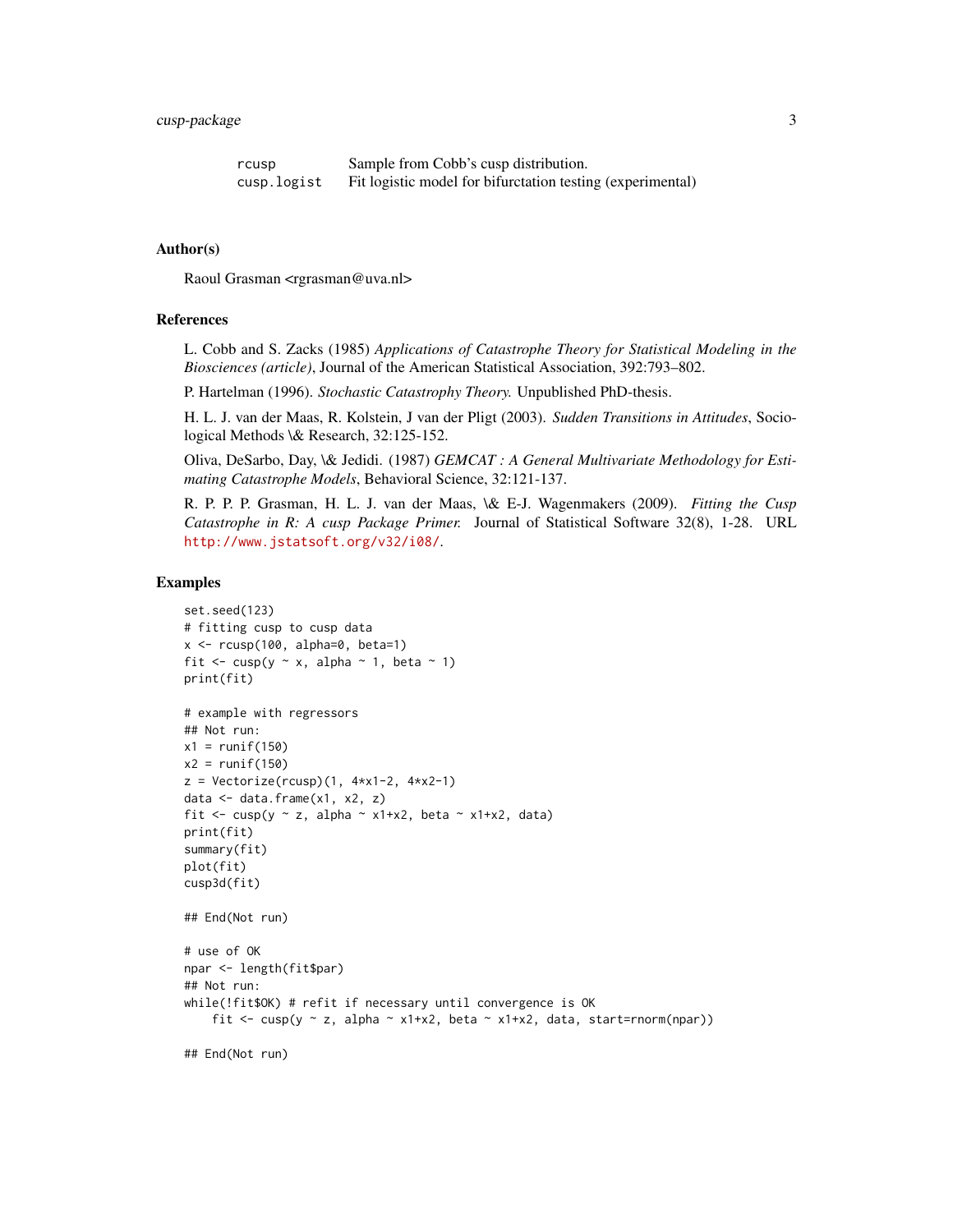```
## Not run:
# example 1 from paper
data(attitudes)
data(attitudeStartingValues)
fit.attitudes <- cusp(y \sim Attitude, alpha \sim Orient + Involv, beta \sim Involv,
data = attitudes, start=attitudeStartingValues)
summary(fit.attitudes)
plot(fit.attitudes)
cusp3d(fit.attitudes, B = 0.75, Y = 1.35, theta = 170, phi = 30, Yfloor = -9)
## End(Not run)
```
attitudes *Multistability in political attitudes*

#### Description

Data set reflecting bistability in political attitudes

#### Usage

data(attitudes) data(attitudeStartingValues)

#### Format

A data frame with 1387 observations on the following 3 variables.

Orient a numeric vector

Involv a numeric vector

Attitude a numeric vector

The format of attitudeStartingValues is: num [1:7] 0.153 -0.453 -0.097 -0.124 -0.227 ...

### Details

The data set was taken from (van der Maas, Kolstein, & van der Pligt, 2003). It concerns attitudinal response transitions with respect to the statement "The government must force companies to let their workers benefit from the profit as much as the shareholders do". Responses of some 1387 Dutch respondents are included who indicated their level of agreement with this statement on a 5 point scale  $(1 = total \, \text{ly agree}, 5 = total \, \text{ly disagree}).$  As a normal factor political orientation (measures on a 10 point scale from  $1 = \text{left wing to } 10 = \text{right wing) was used. As a bifurcation factor the$ total score on a 12 item political involvement scale was used. The theoretical social psychological details are discussed in (van der Maas et al. 2003).

The starting values provided here for a cusp analysis of the attitude data set give proper convergence in one run. They were found after many trial starting values that yielded improper convergence.

<span id="page-3-0"></span>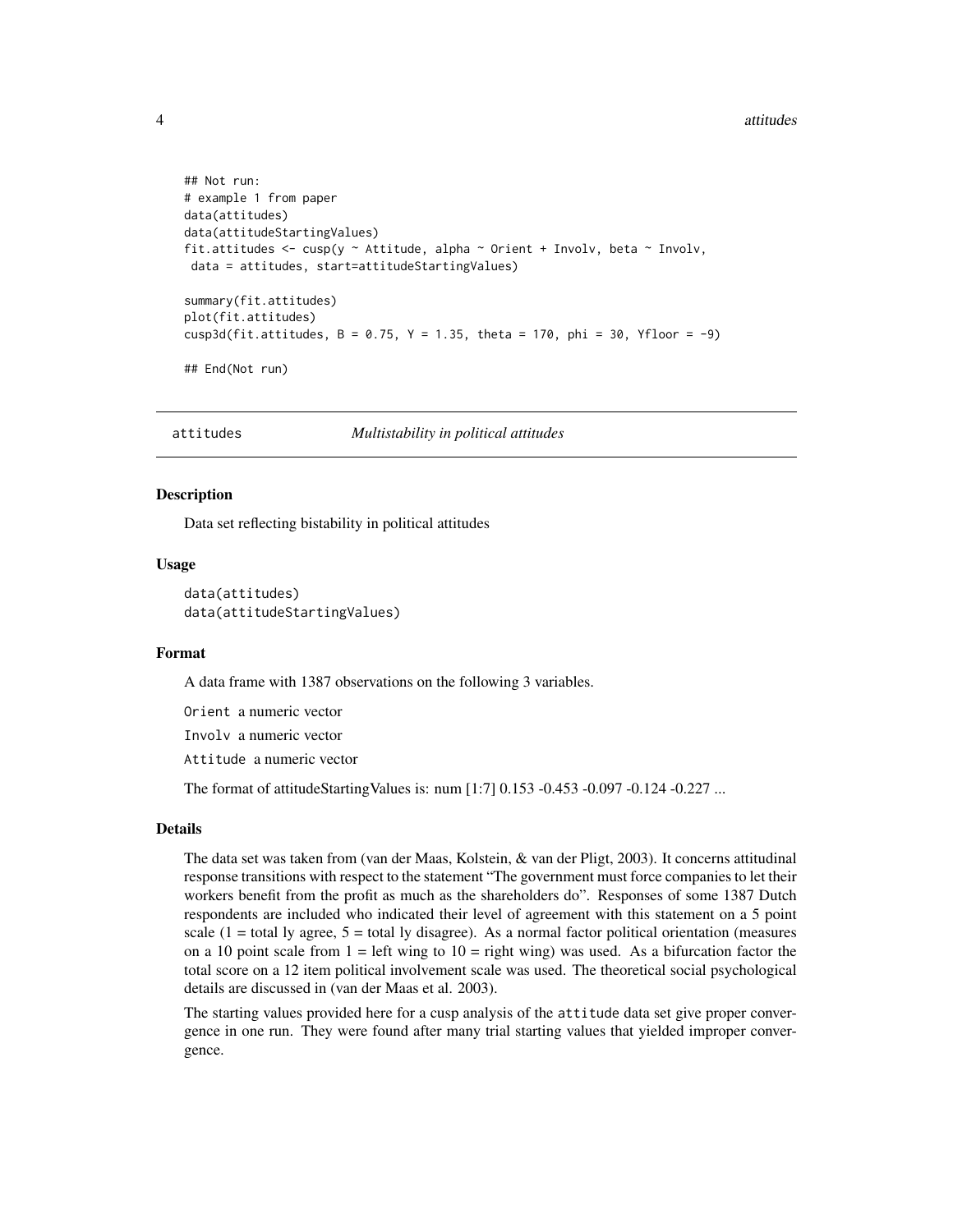#### <span id="page-4-0"></span>cusp 5

## Source

van der Maas HLJ, Kolstein R, van der Pligt J (2003). Sudden Transitions in Attitudes. Sociological Methods & Research, 23(2), 125152.

#### References

van der Maas HLJ, Kolstein R, van der Pligt J (2003). Sudden Transitions in Attitudes. Sociological Methods & Research, 23(2), 125152.

# Examples

```
data(attitudes)
data(attitudeStartingValues)
## Not run:
fit \leq cusp(y \sim Attitude,
alpha \sim Orient + Involv,
beta ~ Involv,
data = attitudes, start=attitudeStartingValues)
## End(Not run)
## maybe str(attitudeStartingValues) ; plot(attitudeStartingValues) ...
```
<span id="page-4-1"></span>cusp *Fit a Cusp Catatrophe Model to Data*

#### Description

This function fits a cusp catatrophe model to data using the maximum likelihood method of Cobb. Both the state variable may be modelled by a linear combination of variables and design factors, as well as the normal/asymmetry factor alpha and bifurction/splitting factor beta.

#### Usage

```
cusp(formula, alpha, beta, data, weights, offset, ..., control =
   glm.control(), method = "cusp.fit", optim.method = "L-BFGS-B", model = TRUE,
   contrasts = NULL)
```
#### Arguments

| formula  | formula that models the canonical state variable                      |
|----------|-----------------------------------------------------------------------|
| alpha    | formula that models the canonical normal/asymmetry factor             |
| beta     | formula that models the canonical bifurcation/splitting factor        |
| data     | data. Frame that contains all the variables named in the formulas     |
| weights  | vector of weights by which each data point is weighted (experimental) |
| offset   | vector of offsets for the data (experimental)                         |
| $\cdots$ | named arguments that are passed to optim                              |
|          |                                                                       |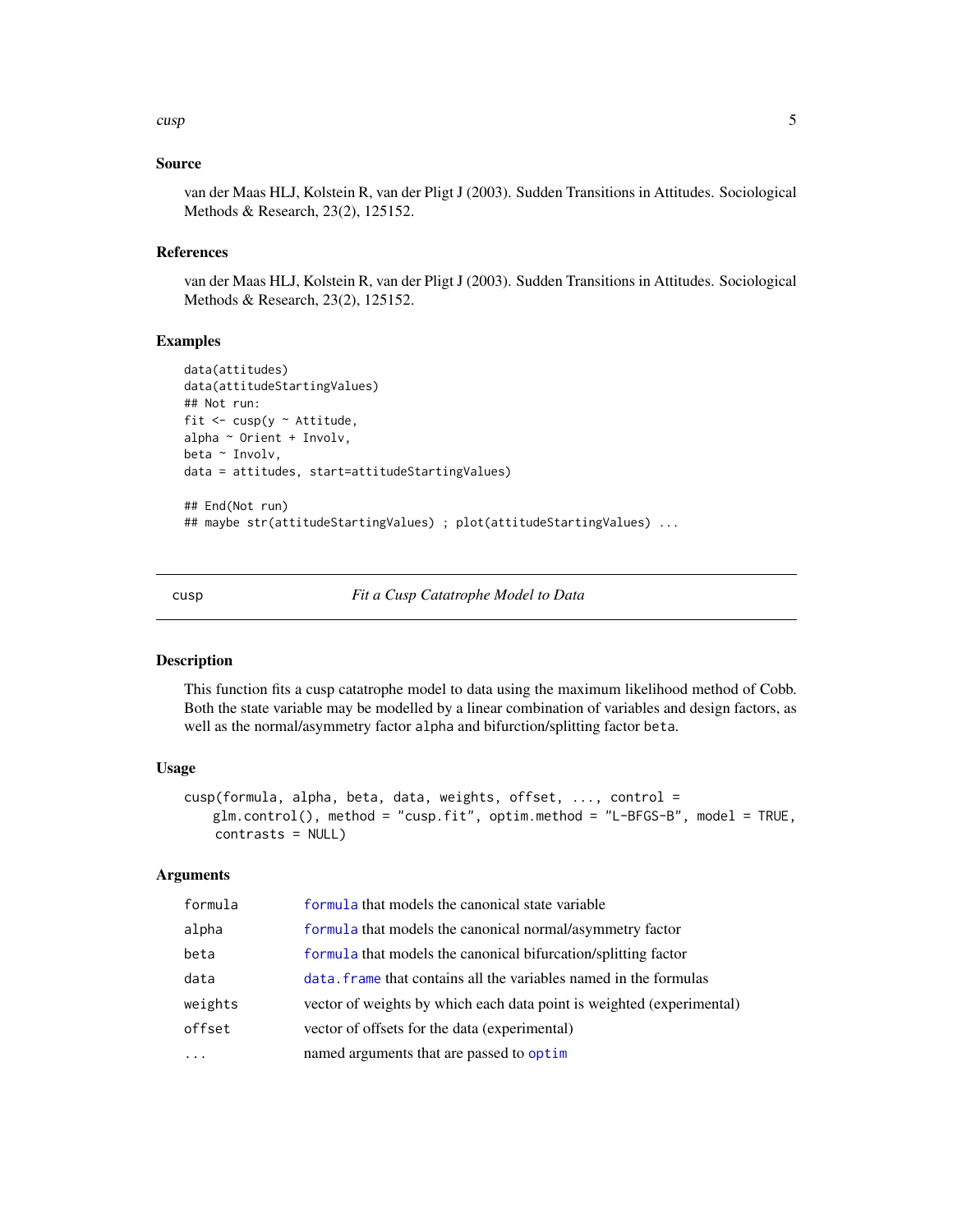<span id="page-5-0"></span>

| control      | glm. control object, currently unused                        |
|--------------|--------------------------------------------------------------|
| method       | string, currently unused                                     |
| optim.method | string passed to optimeter choose the optimization algorithm |
| model        | should the model matrix be returned?                         |
| contrasts    | matrix of contrasts, experimental                            |

#### Details

cusp fits a cusp catastrophe model to data. Cobb's definition for the canonical form of the stochastic cusp catastrophe is the stochastic differential equation

$$
dY_t = (\alpha + \beta Y_t - Y_t^3)dt + dW_t.
$$

The stationary distribution of the 'behavioral', or 'state' variable Y, given the control parameters  $\alpha$ ('asymmetry' or 'normal' factor) and  $\beta$  ('bifurcation' or 'splitting' factor) is

$$
f(y) = \Psi \exp(\alpha y + \beta y^2/2 - y^4/4),
$$

where  $\Psi$  is a normalizing constant.

The behavioral variable and the asymmetry and bifurcation factors are usually not directly related to the dependent and independent variables in the data set. These are therefore used to predict the state variable and control parameters:

$$
y_i = w_0 + w_1 Y_{i1} + \dots + w_p Y_{ip}
$$
  
\n
$$
\alpha_i = a_0 + a_1 X_{i1} + \dots + a_p X_{ip}
$$
  
\n
$$
\beta_i = b_0 + b_1 X_{i1} + \dots + b_q X_{iq}
$$

in which the  $a_j$ 's,  $b_j$ 's, and  $w_j$ 's are estimated by means of maximum likelihood. Here, the  $Y_{ij}$ 's and  $X_{ij}$ 's are variables constructed from variables in the data set. Variables predicting the  $\alpha$ 's and  $\beta$ 's need not be the same.

The state variable and control parameters can be modelled by specifying a model [formula](#page-0-0):

```
y \sim model,
alpha \sim model,
beta \sim model,
```
in which model can be any valid [formula](#page-0-0) specified in terms of variables that are present in the data.frame.

# Value

List with components

|      | coefficients Estimated coefficients    |
|------|----------------------------------------|
| rank | rank of Hessian matrix                 |
| qr   | gr decomposition of the Hessian matrix |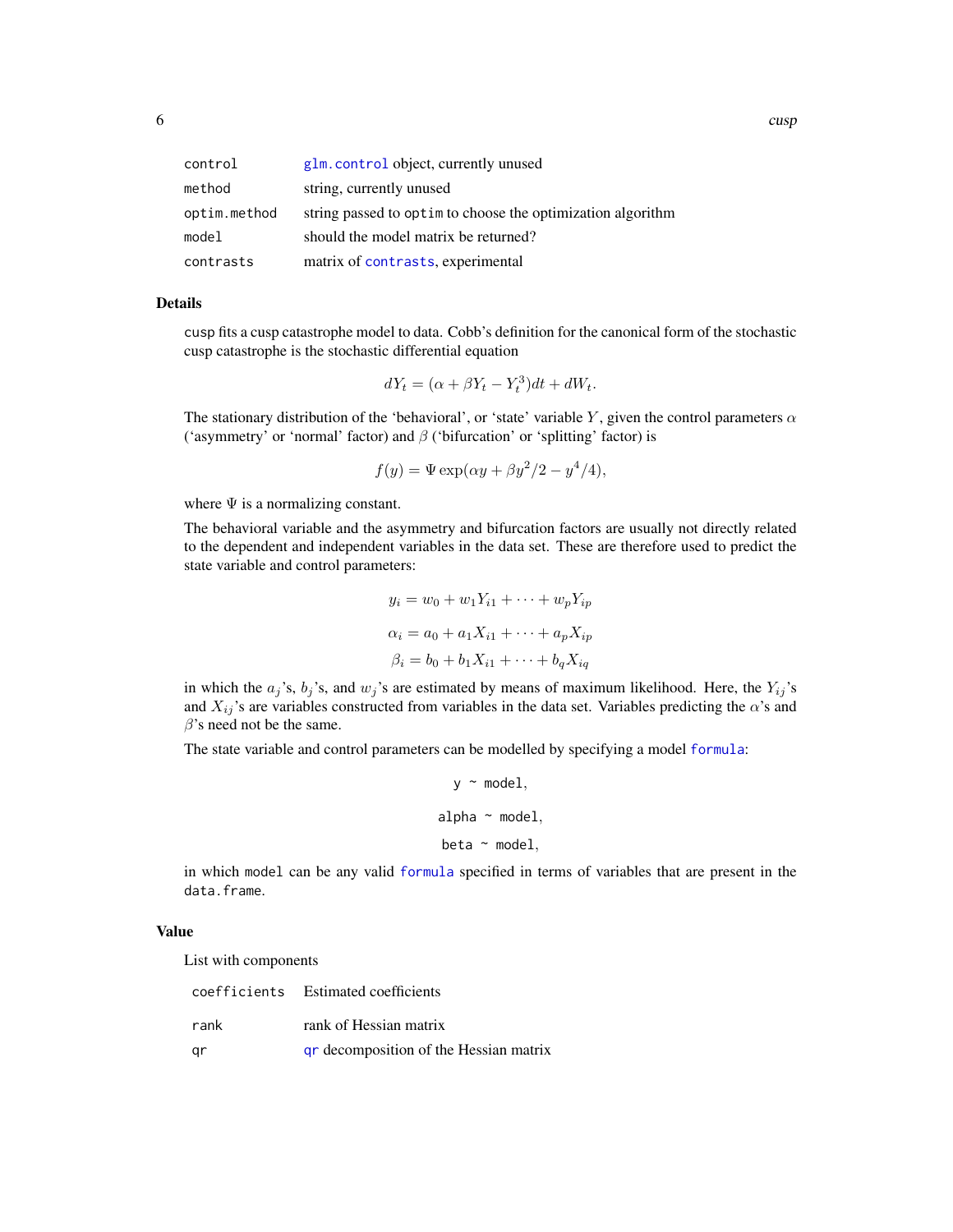#### <span id="page-6-0"></span>cusp 7

| linear.predictors     |                                                                               |
|-----------------------|-------------------------------------------------------------------------------|
|                       | two column matrix containing the $\alpha_i$ 's and $\beta_i$ 's for each case |
| deviance              | sum of squared errors using Delay convention                                  |
| aic                   | AIC                                                                           |
| null.deviance         | variance of canonical state variable                                          |
|                       |                                                                               |
| iter                  | number of optimization iterations                                             |
| weights               | weights provided through weights argument                                     |
| df.residual           | residual degrees of freedom                                                   |
| df.null               | degrees of freedom of constant model for state variable                       |
| У                     | predicted values of state variable                                            |
| converged             | convergence status given by optim                                             |
| par                   | parameter estimates for qr standardized data                                  |
| Hessian               | Hessian matrix of negative log likelihood function at minimum                 |
| hessian.untransformed |                                                                               |
|                       | Hessian matrix of negative log likelihood for qr standardized data            |
| code                  | optim convergence indicator                                                   |
| model                 | list with model design matrices                                               |
| call                  | function call that created the object                                         |
| formula               | list with the formulas                                                        |
| 0K                    | logical. TRUE if Hessian matrix is positive definite at the minimum obtained  |
| data                  | original data.frame                                                           |
|                       |                                                                               |

# Author(s)

Raoul Grasman

# References

See [cusp-package](#page-1-1)

#### See Also

[cusp-package](#page-1-1).

[summary.cusp](#page-28-1) for summaries and model assessment.

The generic functions [coef](#page-0-0), [effects](#page-0-0), [residuals](#page-0-0), [fitted](#page-0-0), [vcov](#page-0-0).

[predict](#page-0-0) for estimated values of the control parameters  $\alpha[i]$  and  $\beta[i],$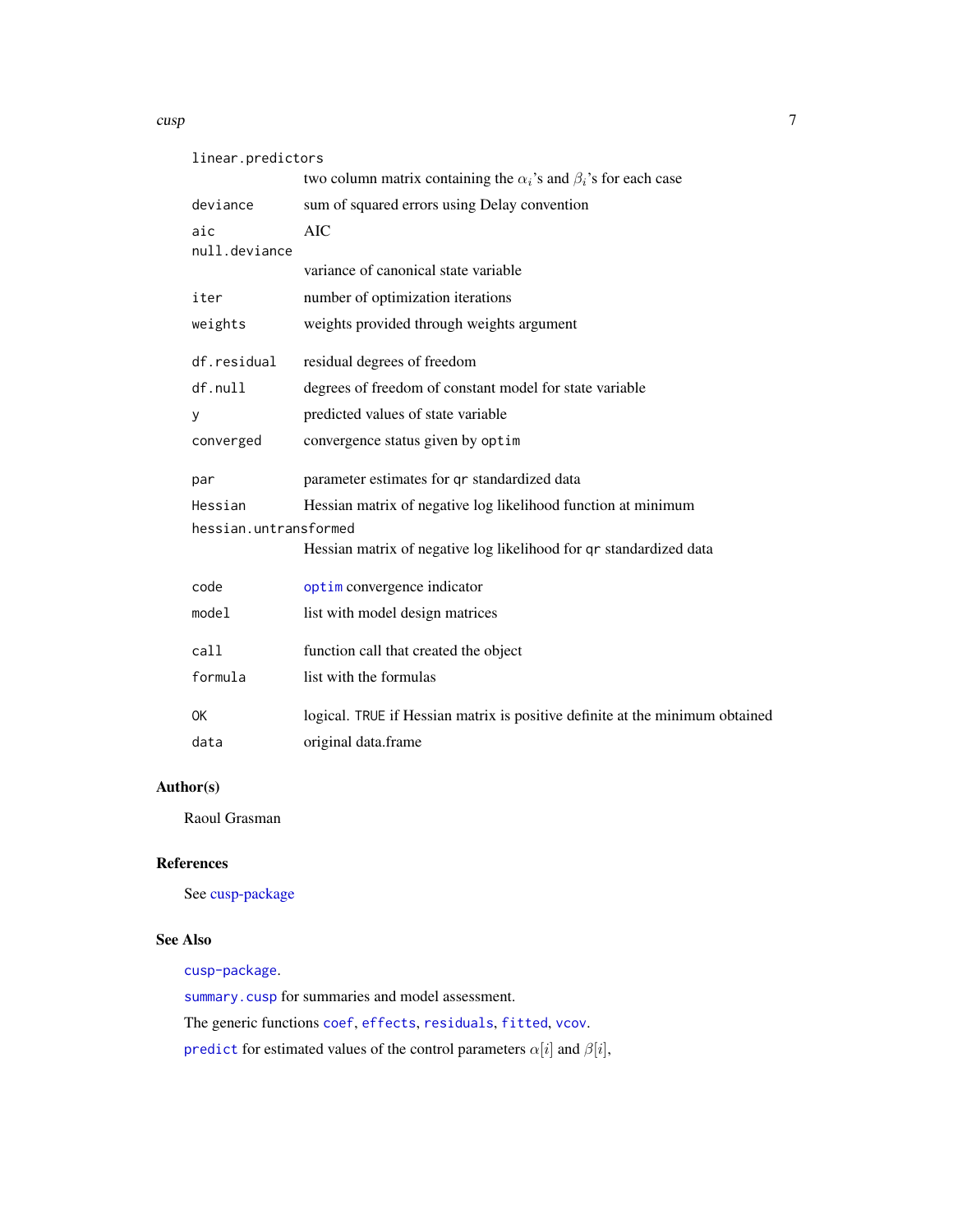# Examples

```
set.seed(123)
# example with regressors
x1 = runif(150)x2 = runif(150)z = Vectorize(rcusp)(1, 4*x1-2, 4*x2-1)data <- data.frame(x1, x2, z)
fit <- cusp(y \sim z, alpha \sim x1+x2, beta \sim x1+x2, data)
print(fit)
summary(fit)
## Not run:
plot(fit)
cusp3d(fit)
## End(Not run)
# useful use of OK
## Not run:
while(!fit$OK)
    fit <- cusp(y \sim z, alpha \sim x1+x2, beta \sim x1+x2, data,
            start=rnorm(fit$par)) # use different starting values
## End(Not run)
```
<span id="page-7-1"></span>

| cusp.bifset | compute normal/symmetry factor borders of bifurcation set of cusp |
|-------------|-------------------------------------------------------------------|
|             | catastrophe                                                       |

#### Description

Given bifurcation/splitting factor values this function computes the border values of the normal/symmetry factor for the bifurcation set of the cusp catastrophe.

#### Usage

```
cusp.bifset(beta)
```
#### Arguments

beta values of the bifurcation/splitting factor at which the border values of the normal/symmetry factor is computed

#### Value

Matrix with columns named beta, alpha.l, alpha.u. The latter two columns give respectively the lower and upper border values of the normal/symmetry factor. Negative values of beta give NaN values for the normal factor.

<span id="page-7-0"></span>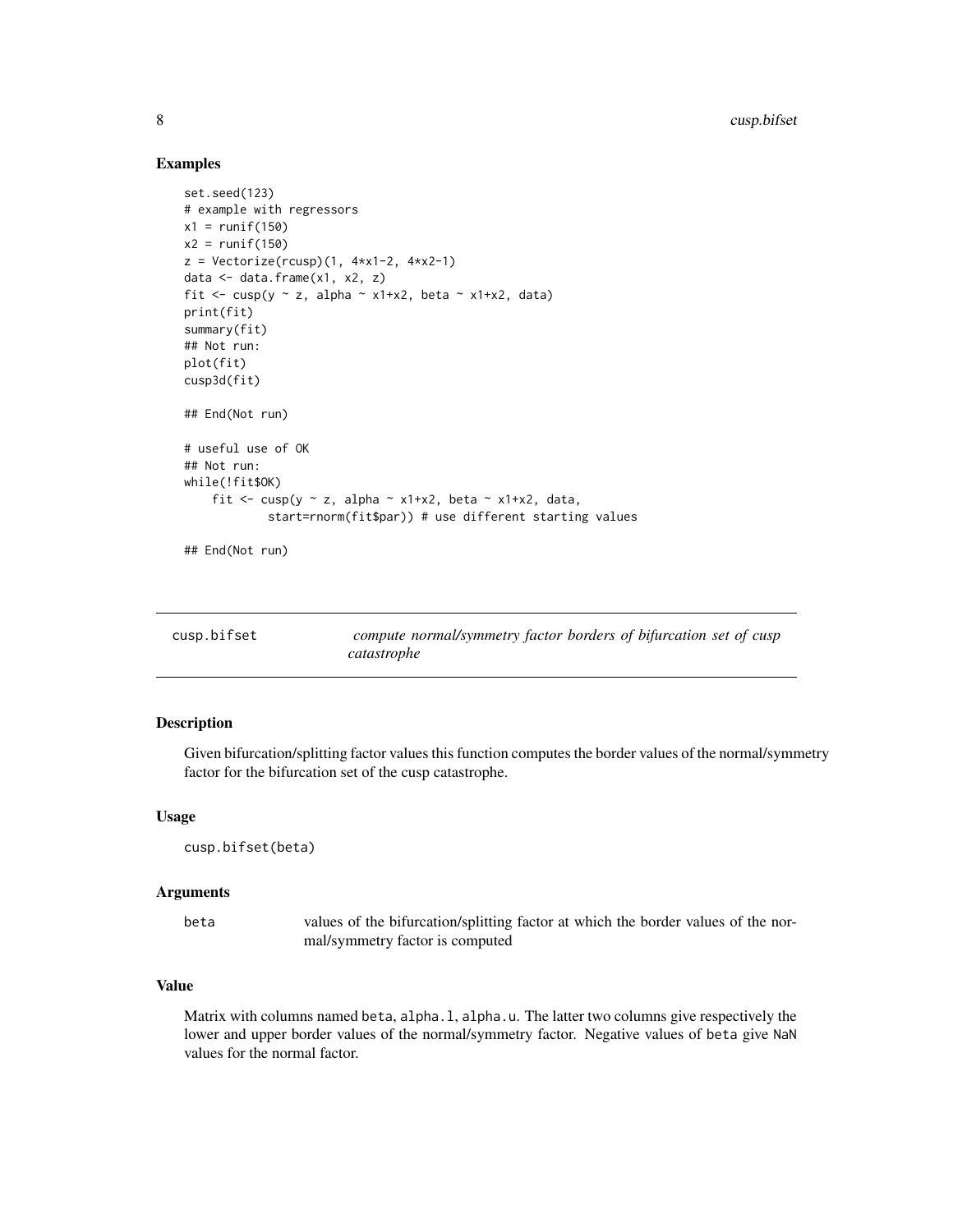# <span id="page-8-0"></span>cusp.extrema 9

# Author(s)

Raoul Grasman

# References

See [cusp-package](#page-1-1)

# See Also

[cusp-package](#page-1-1)

# Examples

cusp.bifset(-3:3)

# cusp.extrema *Locate Extrema of Cusp Catastrophe Potential Function*

# Description

This function computes the locations of the extrema of the cusp catastrophe potential function.

#### Usage

cusp.extrema(alpha, beta)

# Arguments

| alpha | (single) value of normal/symmetry factor       |
|-------|------------------------------------------------|
| beta  | (single) value of bifurcation/splitting factor |

# Details

The locations are determined by computing the solutions to the equation

$$
\alpha + \beta X - X^3 = 0.
$$

# Value

Ordered vector with locations of extremes.

# Note

Use [Vectorize](#page-0-0) to allow for array input.

# Author(s)

Raoul Grasman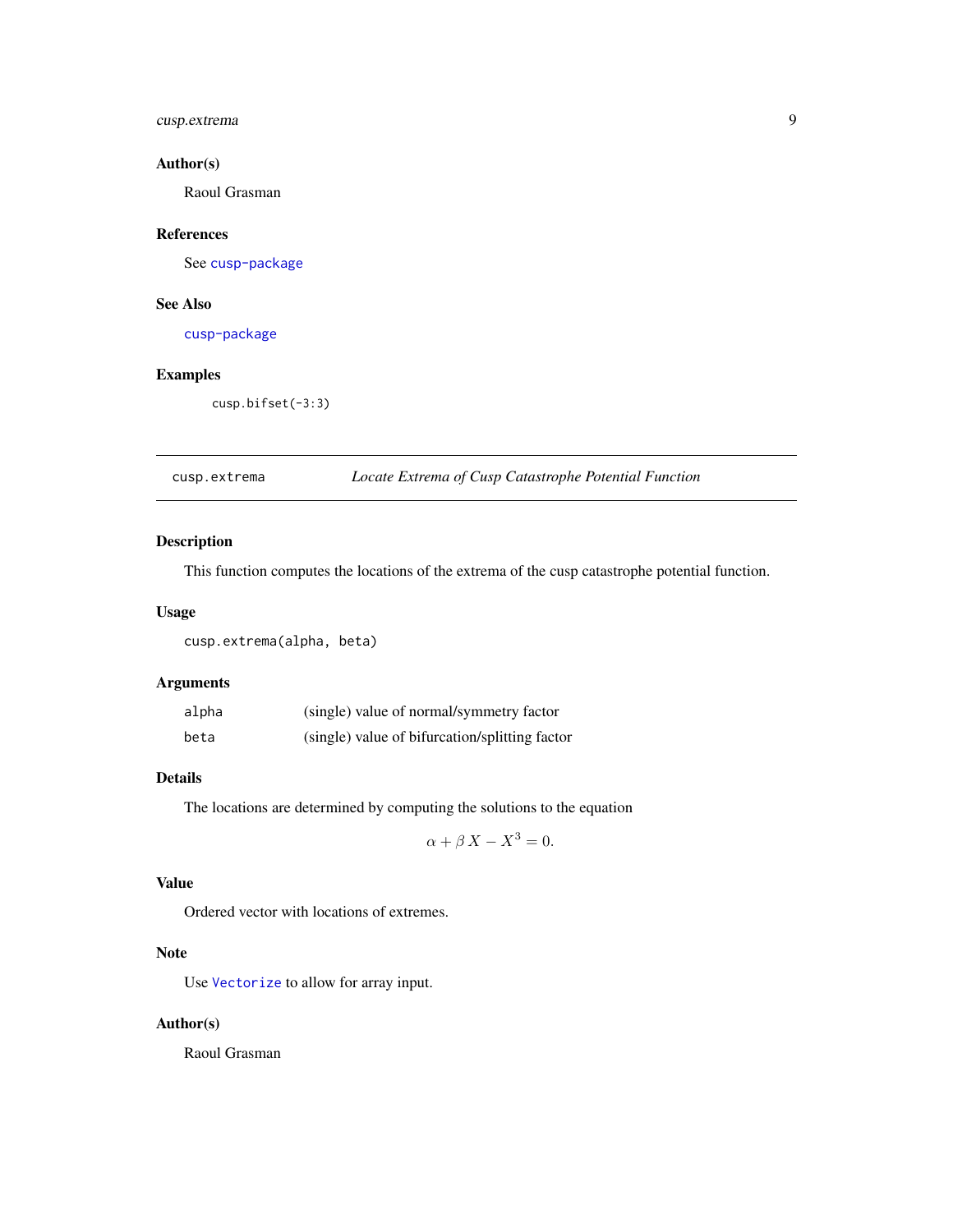# See Also

[cusp.bifset](#page-7-1)

#### Examples

```
# simple use
cusp.extrema(2,3)
```

```
# using vectorize to allow for array input;
# returns a matrix with locations in each column
Vectorize(cusp.extrema)(-3:3, 2)
```
<span id="page-9-1"></span>

cusp.logist *Fit a Logistic Surface Model to Data*

#### Description

This function fits a logistic curve model to data using maximum likelihood under the assumption of normal errors (i.e., nonlinear least squares). Both the response variable may be modelled by a linear combination of variables and design factors, as well as the normal/asymmetry factor alpha and bifurction/splitting factor beta.

# Usage

```
cusp.logist(formula, alpha, beta, data, ..., model = TRUE, x =FALSE, y = TRUE)
```
## Arguments

| formula, alpha, beta    |                                                                                                                                 |
|-------------------------|---------------------------------------------------------------------------------------------------------------------------------|
|                         | formulas for the response variable and the regression variables (see below)                                                     |
| data                    | data. Frame containing $n$ observations of all the variables named in the formu-<br>las                                         |
| $\cdot$ $\cdot$ $\cdot$ | named arguments that are passed to nlm                                                                                          |
| model, x, y             | logicals. If TRUE the corresponding components of the fit (the model frame, the<br>model matrix, and the response are returned. |

#### Details

A nonlinear regression is carried out of the model

$$
y_i = \frac{1}{1 + \exp(-\alpha_i/\beta_i^2)} + \epsilon_i
$$

for  $i = 1, 2, \ldots, n$ , where

$$
y_i = w_0 + w_1 Y_{i1} + \dots + w_p Y_{ip}
$$

$$
\alpha_i = a_0 + a_1 X_{i1} + \dots + a_p X_{ip}
$$

<span id="page-9-0"></span>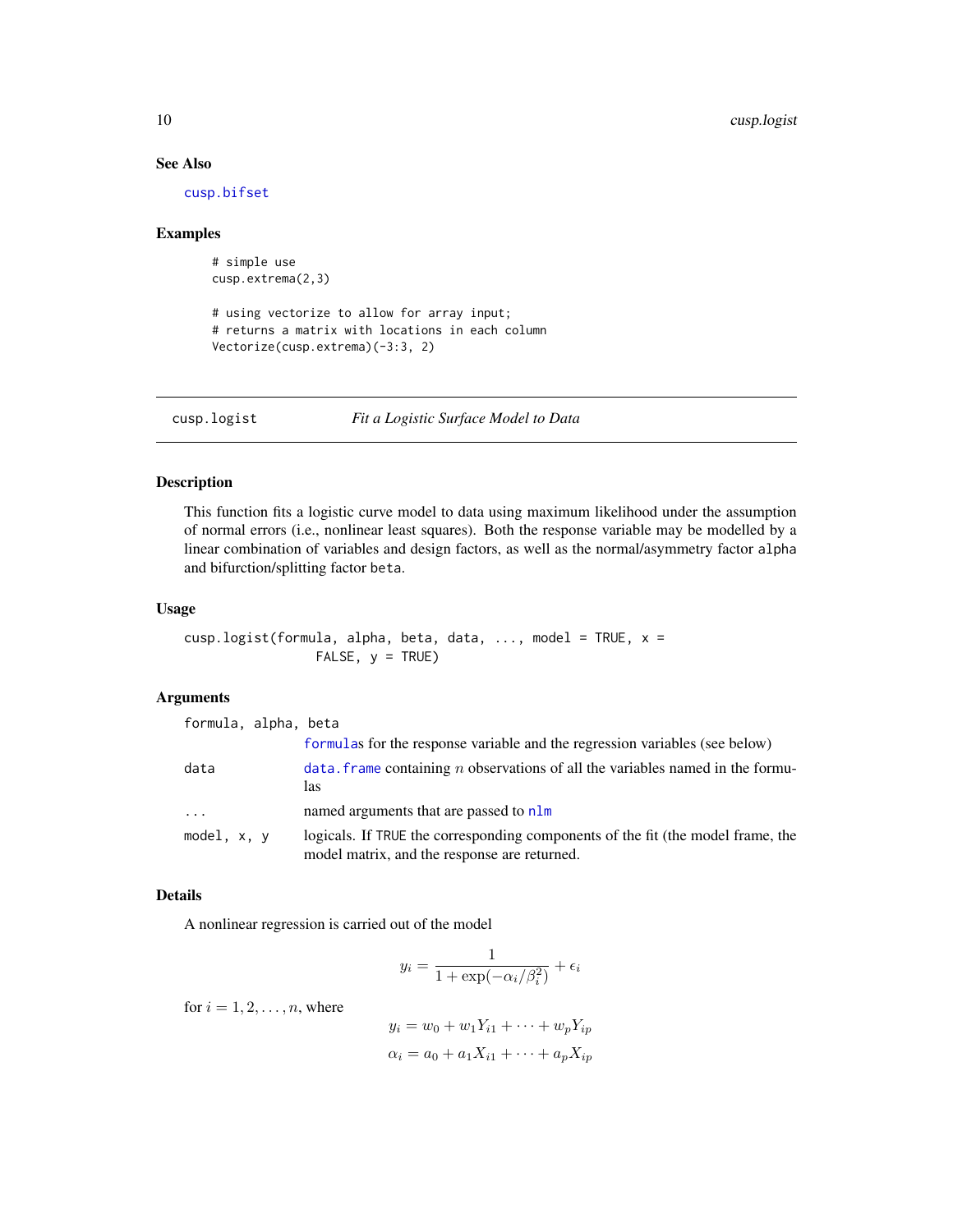# cusp.logist 11

$$
\beta_i = b_0 + b_1 X_{i1} + \dots + b_q X_{iq}
$$

in which the  $a_j$ 's, and  $b_j$ 's, are estimated. The  $Y_{ij}$ 's are variables in the data set and specified by formula; the  $X_{ij}$ 's are variables in the data set and are specified in alpha and beta. Variables in alpha and beta need not be the same. The  $w_j$ 's are estimated implicitely using concentrated likelihood methods, and are not returned explicitely.

# Value

List with components

| minimum           | Objective function value at minimum                                                                                                                                |  |
|-------------------|--------------------------------------------------------------------------------------------------------------------------------------------------------------------|--|
| estimate          | Coordinates of objective function minimum                                                                                                                          |  |
| gradient          | Gradient of objective function at minimum.                                                                                                                         |  |
| code              | Convergence code returned by optim                                                                                                                                 |  |
| iterations        | Number of iterations used by optim                                                                                                                                 |  |
| coefficients      | A named vector of estimates of $a_j, b_j$ 's                                                                                                                       |  |
| linear.predictors |                                                                                                                                                                    |  |
|                   | Estimates of $\alpha_i$ 's and $\beta_i$ 's.                                                                                                                       |  |
| fitted.values     | Predicted values of $y_i$ 's as determined from the linear predictors                                                                                              |  |
| residuals         | Residuals                                                                                                                                                          |  |
| rank              | Numerical rank of matrix of predictors for $\alpha_i$ 's plus rank of matrix of predictors<br>for $\beta_i$ 's plus rank of matrix of predictors for the $y_i$ 's. |  |
| deviance          | Residual sum of squares.                                                                                                                                           |  |
| logLik            | Log of the likelihood at the minimum.                                                                                                                              |  |
| aic               | Akaike's information criterion                                                                                                                                     |  |
| rsq               | R Squared (proportion of explained variance)                                                                                                                       |  |
| df.residual       | Degrees of freedom for the residual                                                                                                                                |  |
| df.null           | Degrees of freedom for the Null residual                                                                                                                           |  |
| rss               | Residual sum of squares                                                                                                                                            |  |
| hessian           | Hessian matrix of objective function at the minimum if hessian=TRUE.                                                                                               |  |
| Hessian           | Hessian matrix of log-likelihood function at the minimum (currently unavail-<br>able)                                                                              |  |
| qr                | QR decomposition of the hessian matrix                                                                                                                             |  |
| converged         | Boolean indicating if optimization convergence is proper (based on exit code<br>optim, gradient, and, if hessian=TRUE eigen values of the hessian).                |  |
| weights           | weights (currently unused)                                                                                                                                         |  |
| call              | the matched call                                                                                                                                                   |  |
| у                 | If requested (the default), the matrix of response variables used.                                                                                                 |  |
| X                 | If requested, the model matrix used.                                                                                                                               |  |
| null.deviance     | The sum of squared deviations from the mean of the estimated $y_i$ 's.                                                                                             |  |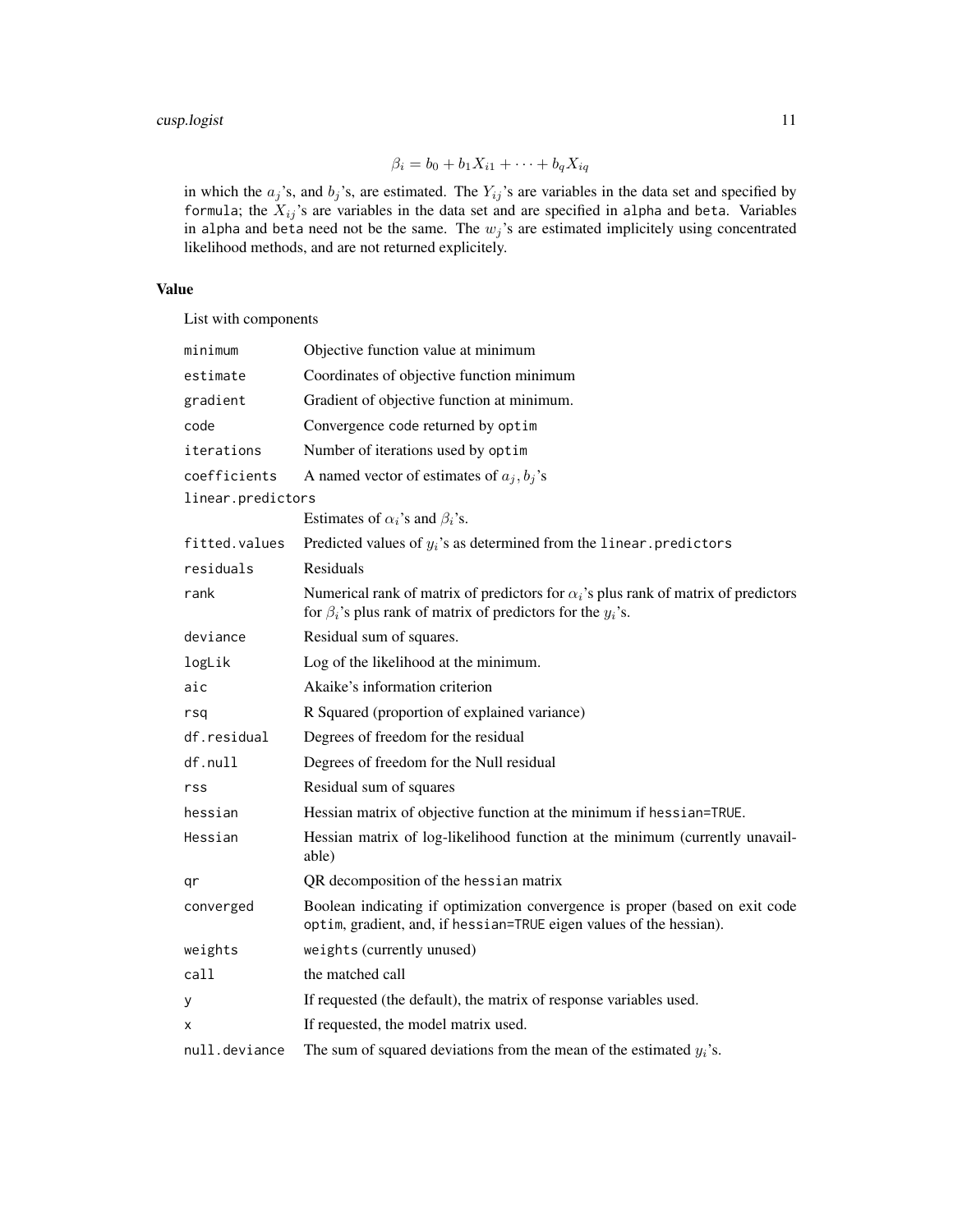# <span id="page-11-0"></span>Author(s)

Raoul Grasman

# References

Hartelman PAI (1997). *Stochastic Catastrophe Theory.* Amsterdam: University of Amsterdam, PhDthesis.

# See Also

[summary.cusp](#page-28-1)

cusp.nc *Calculate the Normalizing Constant of Cobb's Cusp Density*

# Description

A family of functions that return the normalization constant for the cusp density given the values of the bifurcation and asymmetry parameters (default), or returns the moment of a specified order (cusp.nc).

# Usage

```
cusp.nc(alpha, beta, mom.order = 0, ...)
cusp.nc.c(alpha, beta, ..., keep.order = TRUE)
cusp.nc.C(alpha, beta, subdivisions = 100, rel.tol = .Machine$double.eps^0.25,
    abs.tol = rel.tol, stop.on.error = TRUE, aux = NULL, keep.order = TRUE)
cusp.nc.vec(alpha, beta, ..., keep.order = FALSE)
```
#### Arguments

| alpha      | the asymmetry parameter in Cobb's cusp density (see cusp)                                                                     |
|------------|-------------------------------------------------------------------------------------------------------------------------------|
| beta       | the bifurcation parameter in Cobb's cusp density (see cusp)                                                                   |
| mom.order  | the moment order to be computed (see details below)                                                                           |
|            | subdivisions, rel.tol, abs.tol, stop.on.error, aux<br>arguments used by the internal integration routine of R (see integrate) |
| keep.order | logical, that indicates wether the order of the output should be the same as the<br>order of the input                        |
| $\cdot$    | extra arguments in cusp.nc.c that are passed to cusp.nc.C                                                                     |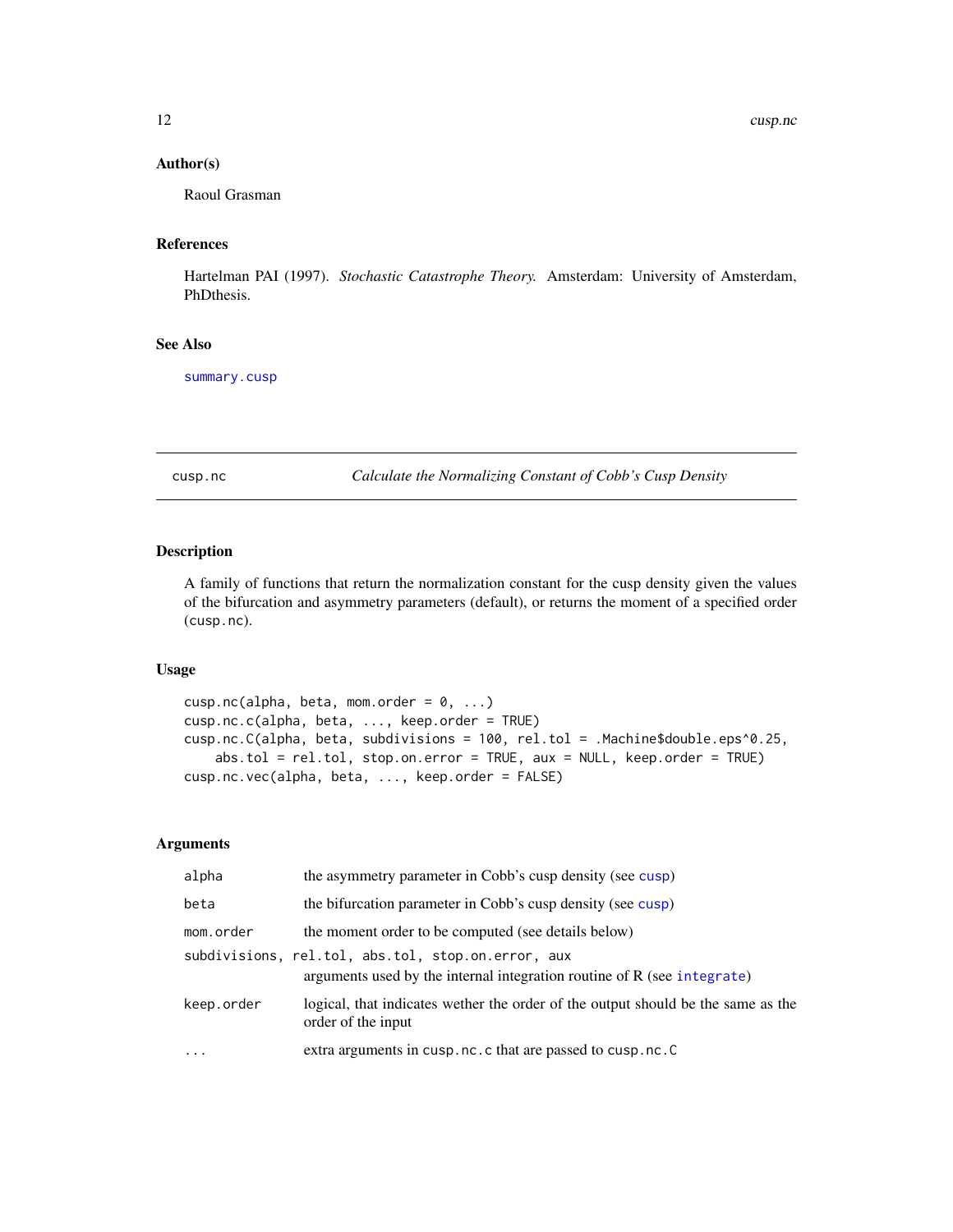# <span id="page-12-0"></span>cusp.nlogLike 13

### Details

The function cusp.nc returns  $\Psi$  if mom.order = 0 and  $\Psi$  times the moment of order mom.order otherwise.

The function cusp.nc is internally used if the C-routine symbol "cuspnc" is not loaded. The functions cusp.nc.c and cusp.nc.C call this C routine, which is considerably faster than cusp.nc.

These functions are not intended to be called directly by the user.

# Value

cusp.nc, cusp.nc.c, cusp.nc.vec return a numeric vector of the same length as alpha and beta with normalizing constants, or the indicated moments times the normalization constant (cusp.nc only).

cusp.nc.C returns a list with vectors with the results obtained from [integrate](#page-0-0). cusp.nc.c first sorts the input in such a way that the numerical integrals can be evaluated more quickly than in arbitrary order

#### Author(s)

Raoul Grasman

### See Also

[pcusp](#page-18-1), [dcusp](#page-18-2)

#### Examples

```
cusp:::cusp.nc(2,1)
```
cusp.nlogLike *Negative log-likelihood for Cobb's cusp density*

#### **Description**

(Negative) log-likelihood for Cobb's cusp probability density function used by cusp. This function is not to be called by the user. See help(cusp).

#### Usage

```
cusp.nlogLike(p, y, X.alpha, X.beta = X.alpha, ..., verbose = FALSE)
cusp.nlogLike.c(p, y, X.alpha, X.beta = X.alpha, ..., verbose = FALSE)
cusp.logLike(p, x, verbose = FALSE)
```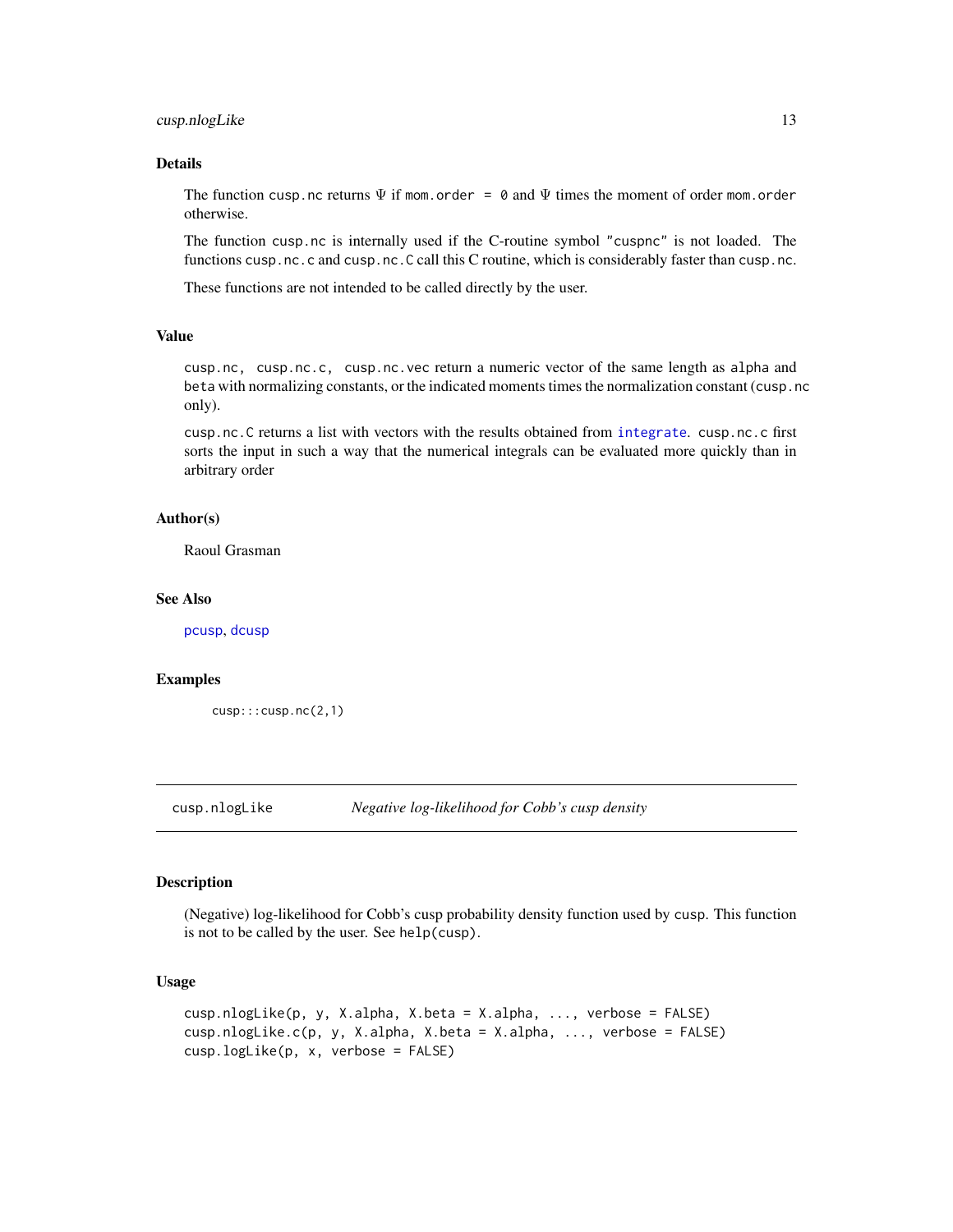# <span id="page-13-0"></span>Arguments

| p       | parameter vector                                                                      |
|---------|---------------------------------------------------------------------------------------|
| X       | vector of observed values for the state variable in the cusp (cusp.nlogLike)<br>only) |
| V       | design matrix predicting state values at which the likelihood is evaluated            |
| X.alpha | design matrix predicting alpha in the model                                           |
| X.beta  | design matrix predicting beta in the model                                            |
| .       | unused extra arguments                                                                |
| verbose | logical, if TRUE the value of the parameters are printed to the console               |

# Details

cusp.nlogLike is the R version of the corresponding C function wrapped by cusp.nlogLike.c These functions are not intended to be called directly by the user.

# Value

The value of the negative log-likelihood function (cusp.nlogLike, cusp.nlogLike.c), the value of the log-likelihood function (cusp.logLike).

### Note

The functions are not to be called by the user directly.

# Author(s)

Raoul Grasman

# References

See [cusp-package](#page-1-1)

# See Also

[cusp](#page-4-1), [cusp-package](#page-1-1)

# Examples

```
y = r \cos(100, 1, 0)cusp:::cusp.logLike(c(a=1,b=0,w0=0,w1=1),y)
```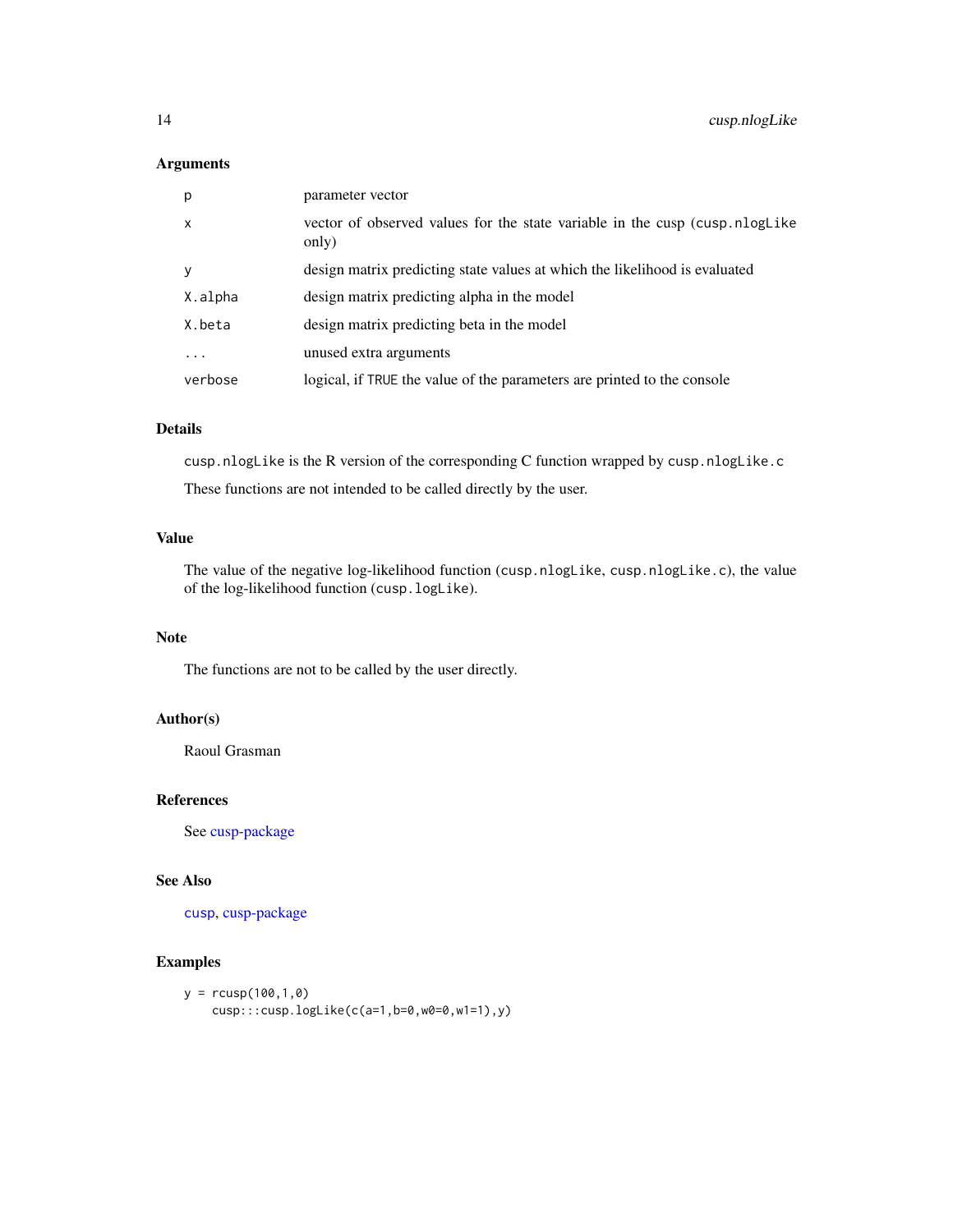# <span id="page-14-1"></span><span id="page-14-0"></span>Description

This function generates a 3D display of the fit (object) of a cusp model.

# Usage

```
cusp3d(y, alpha = if (!missing(y) & is.list(y)) y$lin[, "alpha".beta = if (!missing(y) && is.list(y)) y$lin[, "beta"], w = 0.03,
   theta = 170, phi = 35, B = 4, Y = 3, Yfloor = -15,
   np = 180, n.surface = 30, surface.plot = TRUE,
   surf.alpha = 0.75, surf.gamma = 1.5, surf.chroma = 35, surf.hue = 240,
    surf.ltheta = 0, surf.lphi = 45, ...)
```
# Arguments

| У                      | object returned by cusp or a vector of observed state values                                                                                    |  |
|------------------------|-------------------------------------------------------------------------------------------------------------------------------------------------|--|
| alpha                  | vector of normal/symmetry factor values corresponding to the state values in y                                                                  |  |
| beta                   | vector of bifurcation/splitting factor values corresponding to the state values in<br>у                                                         |  |
| W                      | number that specifies the size of the data points plotted on the cusp surface                                                                   |  |
| theta, phi             | angles defining the viewing direction. theta gives the azimuthal direction and<br>phi the colatitude.                                           |  |
| B                      | range of the splitting factor axis                                                                                                              |  |
| Y                      | range of the state variable axis                                                                                                                |  |
| Yfloor                 | location on state variable axis where the control surface is plotted                                                                            |  |
| np                     | factor that determines the fineness of the drawing                                                                                              |  |
| n.surface              | factor that determines the fineness of the rendered surface                                                                                     |  |
| surface.plot           | plot the surface?                                                                                                                               |  |
| surf.alpha             | transparency level of rendered surface                                                                                                          |  |
| surf.gamma             | factor that determines the shading of surface facets (surf.gamma<1 deminishes<br>shading, surf.gamma>1 exagerates shading)                      |  |
| surf.chroma, surf.hue  |                                                                                                                                                 |  |
|                        | chroma and hue of surface color (see hc1)                                                                                                       |  |
| surf.ltheta, surf.lphi |                                                                                                                                                 |  |
|                        | the surface is shaded as though it was being illuminated from the direction spec-<br>ified by azimuth surf. 1 the ta and colatitude surf. 1 phi |  |
| $\cdots$               | named parameters that are pased to persp                                                                                                        |  |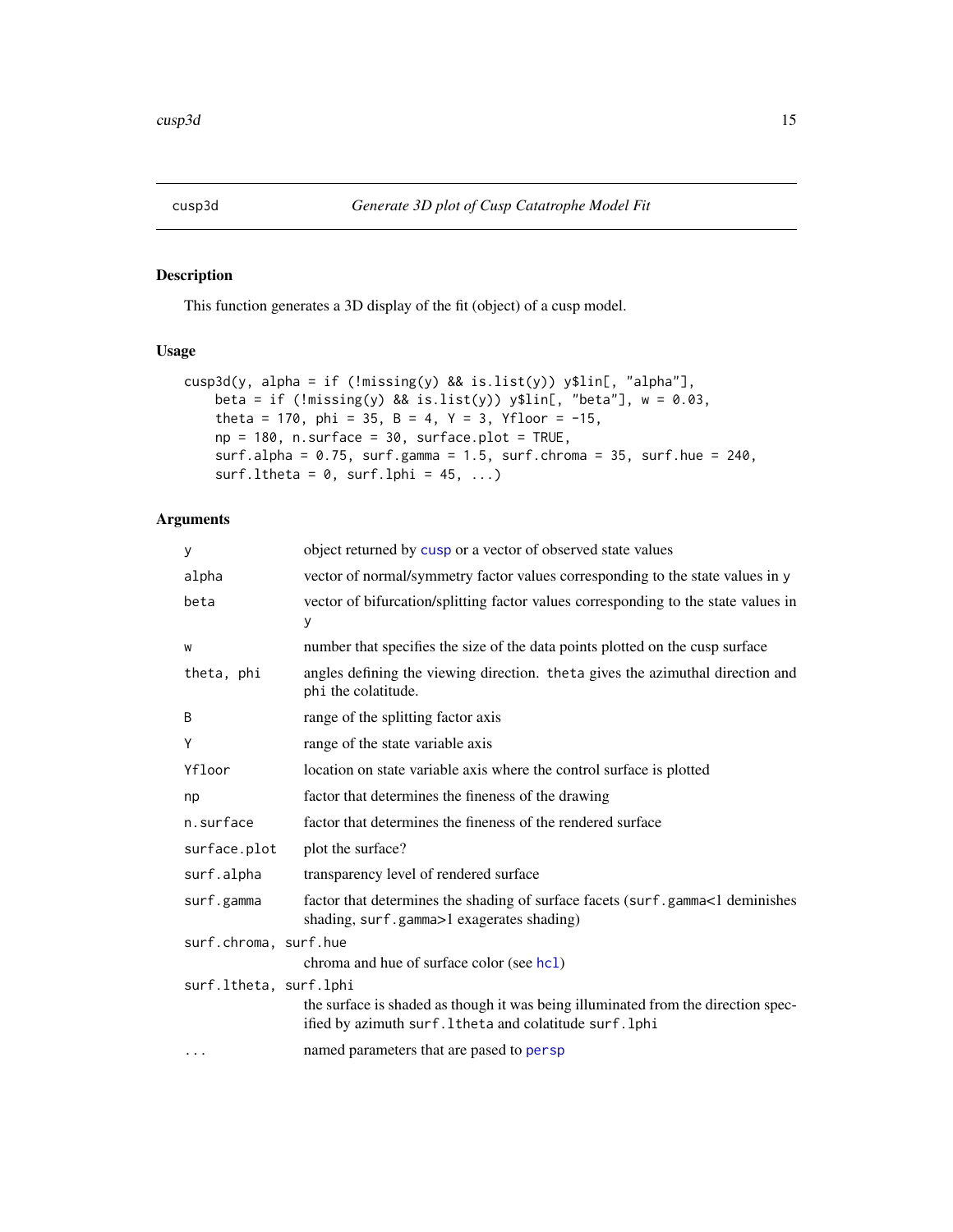# <span id="page-15-0"></span>Details

This function is experimental.

# Value

cusp3d returns the viewing transformation matrix, say VT, a 4 x 4 matrix suitable for projecting 3D coordinates  $(x,y,z)$  into the 2D plane using homogeneous 4D coordinates  $(x,y,z,t)$ . It can be used to superimpose additional graphical elements on the 3D plot, by lines() or points(), using the simple function trans3d().

# Note

Currently still somewhat buggy.

# Author(s)

Raoul Grasman

#### References

See [cusp-package](#page-1-1)

# See Also

[persp](#page-0-0), [plot.cusp](#page-22-1), [cusp3d.surface](#page-15-1)

#### Examples

```
set.seed(123)
x1 = runif(150)x2 = runif(150)z = Vectorize(rcusp)(1, 4*x1-2, 4*x2-1)data <- data.frame(x1, x2, z)
fit \leq cusp(y \sim z, alpha \sim x1+x2, beta \sim x1+x2, data)
## Not run:
cusp3d(fit)
```
## End(Not run)

<span id="page-15-1"></span>cusp3d.surface *Generate 3D plot of the Cusp surface*

# Description

This function generates a 3D display of the cusp equilibrium surface.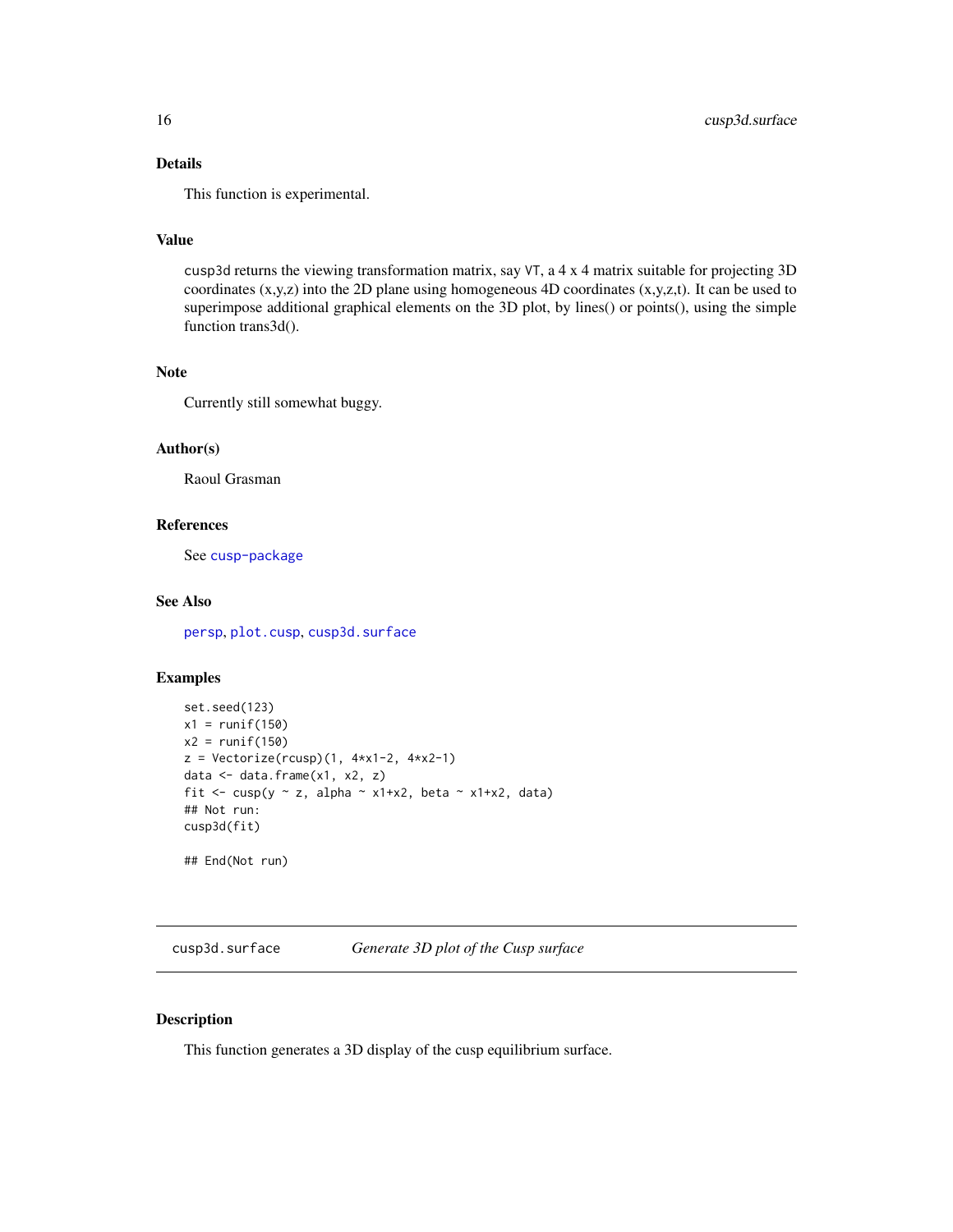# <span id="page-16-0"></span>cusp3d.surface 17

#### Usage

```
cusp3d.surface(alpha = c(-5, 5), beta = c(-3, 3), y = 41,
xlim = range(alpha), ylim = range(beta), zlim = c(-5, 4),
xlab = expression(alpha), ylab = expression(beta), zlab = "equilibrium states",
main = NULL, sub = NULL, phi = 20, theta = 160,
r = sqrt(3), d = 1, scale = TRUE, expand = 1, hue = 240,
chroma = 35, surf.alpha = 0.75, gamma = 1.5, bcol = NA,
lcol = "gray", ltheta = 90, lphi = 70, box = TRUE,axes = FALSE, nticks = 5, ticktype = "simple", floor.lines = TRUE, \ldots)
```
#### Arguments

| alpha                       | numeric 2-vector specifying the normal/symmetry factor axis range                                                                                                                                                           |  |
|-----------------------------|-----------------------------------------------------------------------------------------------------------------------------------------------------------------------------------------------------------------------------|--|
| beta                        | numeric 2-vector specifying the bifurcation/splitting factor axis range                                                                                                                                                     |  |
| y                           | numeric specifying the iso contours used to render the surface (see detais below)                                                                                                                                           |  |
|                             | xlim, ylim, zlim numeric 2-vectors (see persp)                                                                                                                                                                              |  |
| xlab, ylab, zlab, main, sub |                                                                                                                                                                                                                             |  |
|                             | strings (see persp)                                                                                                                                                                                                         |  |
| phi,theta                   | numeric, determine viewing direction (see persp)                                                                                                                                                                            |  |
| r                           | numeric, distance to center of the plotting box (see persp)                                                                                                                                                                 |  |
| d                           | numeric, strength of perspective transformation (see persp)                                                                                                                                                                 |  |
| scale, expand               | logical, see persp                                                                                                                                                                                                          |  |
| hue, chroma, surf.alpha     |                                                                                                                                                                                                                             |  |
|                             | hue, chroma and alpha (transparency) of the surface segments (see hc1)                                                                                                                                                      |  |
| gamma                       | gamma for shading of surface (see cusp3d)                                                                                                                                                                                   |  |
| bcol                        | color, NA, or string "surface". Color of the border of each surface element;<br>NA gives transparent borders; "surface" tries to hide the border as much as<br>possible by giving it the same color as the surface segment. |  |
| lcol                        | color of the lines on the floor of the plotting cube                                                                                                                                                                        |  |
| ltheta, lphi                | numeric, direction of illumination of the surface (similar to persp)                                                                                                                                                        |  |
| box, axes, nticks, ticktype |                                                                                                                                                                                                                             |  |
|                             | (see persp)                                                                                                                                                                                                                 |  |
| floor.lines                 | logical, if TRUE (default) iso-contours are projected on the floor of the plotting<br>cube (revealing the bifurcation set)                                                                                                  |  |
| .                           | extra arguments that are passed to lines and polygon                                                                                                                                                                        |  |
|                             |                                                                                                                                                                                                                             |  |

#### Details

If y has length 1, it is interpreted as the number of contours. Otherwise it is interpreted as a vector of contour levels from which the surface must be determined. If y is a number, the exact range of y is determined by the ranges of alpha and beta through the cusp equilibrium equation below.

The surface is constructed from the iso-contours of the cusp equilibrium surface that makes up the solutions to

$$
\alpha + \beta * y - y^3 = 0
$$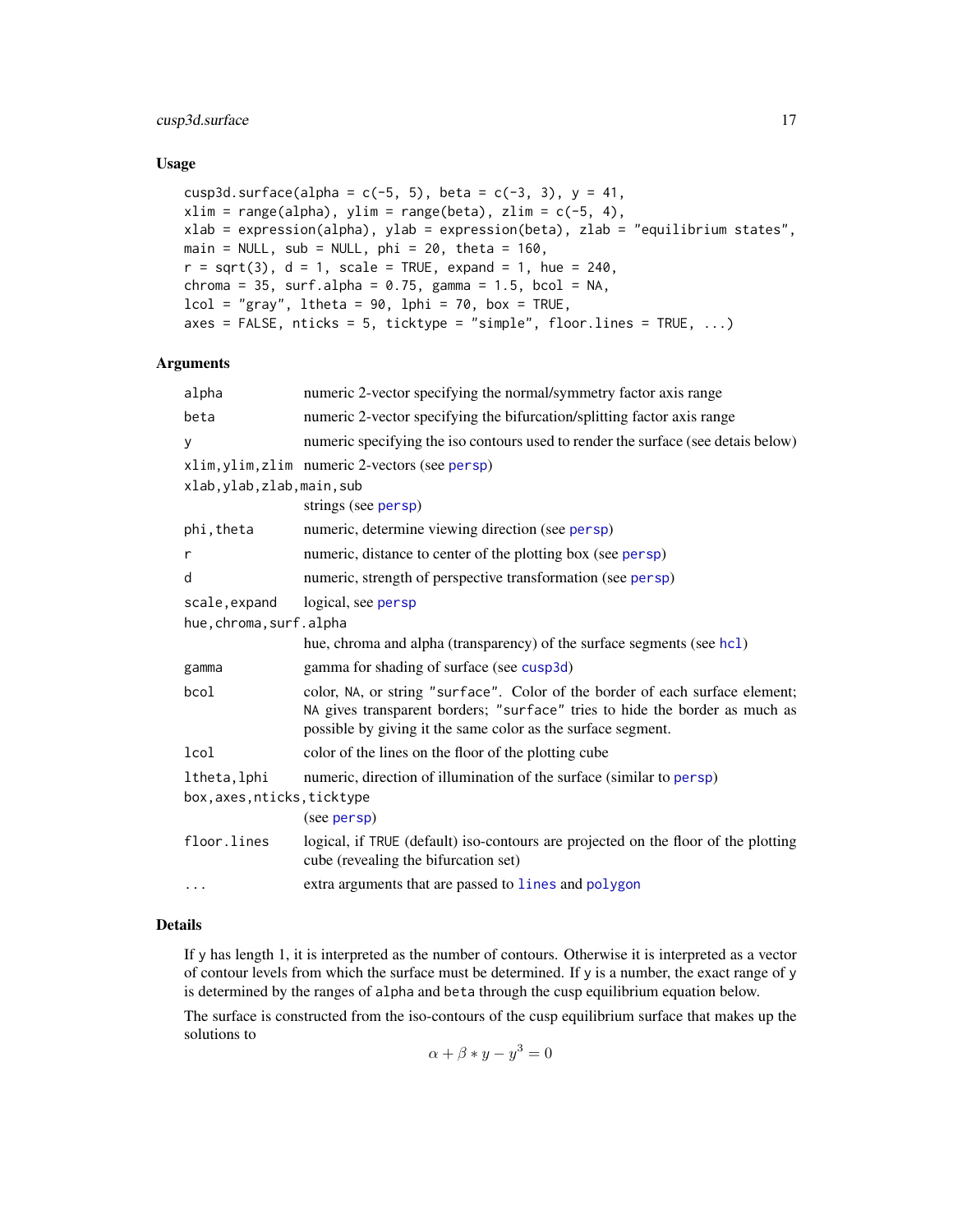<span id="page-17-0"></span>as a (multi-)function of the asymmetry variable  $\alpha$  and bifurcation variable  $\beta$ . For each possible solution  $y$  the iso-contours are given by the equation

$$
\alpha = (\beta * y - y^3)/y,
$$

which are linear in  $\beta$ . For each value of y the values of alpha are determined for the end points of the beta range specified by beta. The two 3D coordinates  $(\alpha, \beta, \gamma)$  are projected onto the 2D canvas using the [persp](#page-0-0) transformation matrix and used for drawing the lines and polygons.

# Value

cusp3d.surface returns the viewing transformation matrix, say VT, a 4 x 4 matrix suitable for projecting 3D coordinates  $(x,y,z)$  into the 2D plane using homogeneous 4D coordinates  $(x,y,z,t)$ . It can be used to superimpose additional graphical elements on the 3D plot, by lines() or points(), using the simple function trans3d().

#### Note

This function is an alternative to [cusp3d](#page-14-1) which uses a different method of rendering and also plots fitted points on the surface.

# Author(s)

Raoul Grasman

# References

See [cusp-package](#page-1-1), [cusp3d](#page-14-1)

#### See Also

[persp](#page-0-0), [plot.cusp](#page-22-1)

# Examples

```
## Not run:
p = cusp3d.surface(chroma=40,lcol=1,surf.alpha=.95,phi=30,theta=150,
bcol="surface",axes=TRUE,main="Cusp Equilibrium Surface")
lines(trans3d(c(5,5), c(3,3), c(-5,4), p), lty=3) # replot some of the box outlines
lines(trans3d(c(-5,5), c(3,3), c(4,4), p), lty=3)
```
## End(Not run)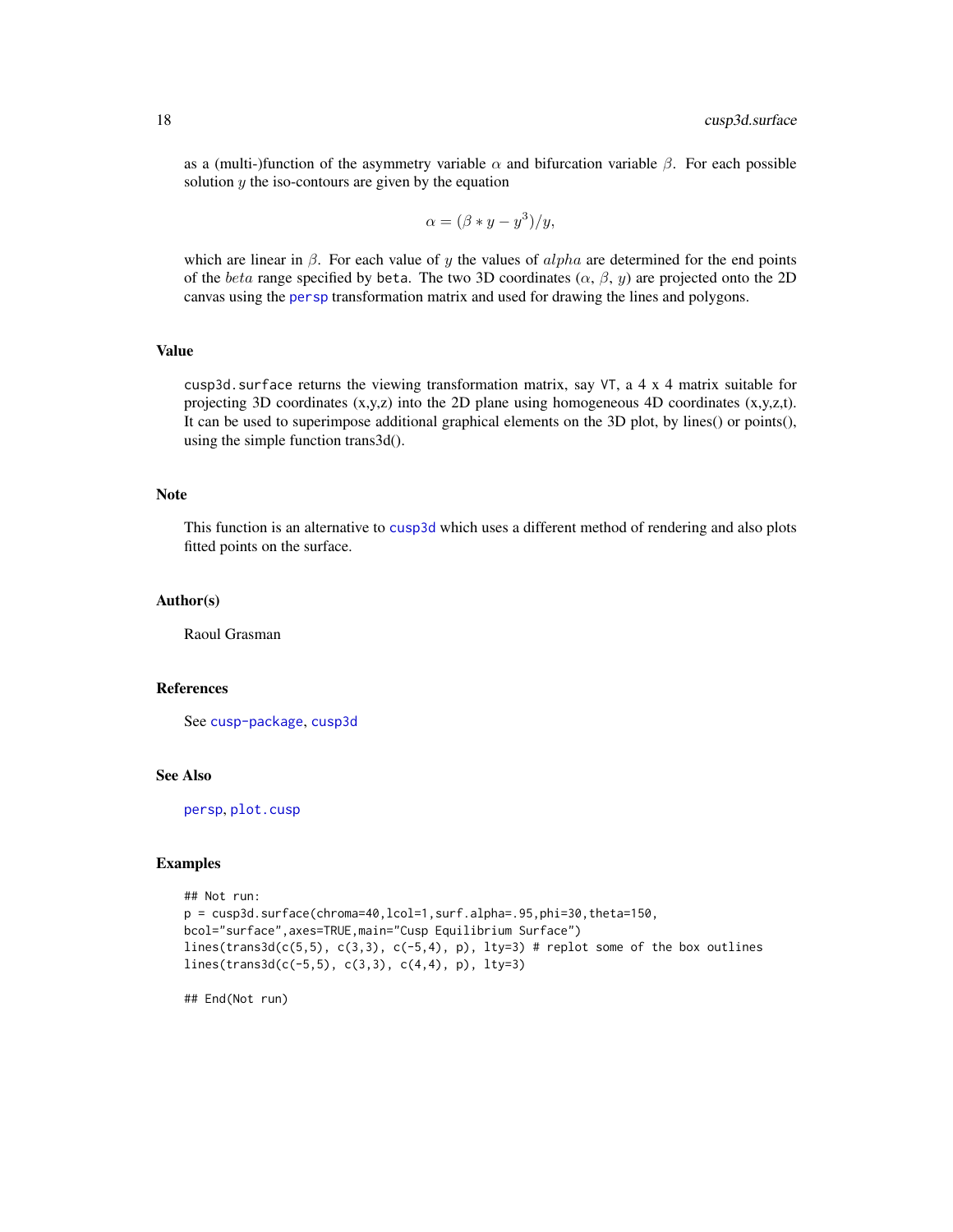<span id="page-18-2"></span><span id="page-18-0"></span>

#### <span id="page-18-1"></span>Description

Functions for the cusp distribution.

#### Usage

```
dcusp(y, alpha, beta)
pcusp(y, alpha, beta, subdivisions = 100, rel.tol = .Machine$double.eps^0.25,
          abs.tol = rel.tol, stop.on.error = TRUE, aux = NULL, keep.order = TRUE)
qcusp(p, alpha, beta)
rcusp(n, alpha, beta)
```
# Arguments

| y             | vector of quantiles                                                                           |
|---------------|-----------------------------------------------------------------------------------------------|
| p             | vector of probabilities                                                                       |
| n             | number of observations.                                                                       |
| alpha         | normal/asymmetry factor value of cusp density                                                 |
| beta          | bifurcation/splitting factor value of cusp density                                            |
| subdivisions  | See cusp-package.                                                                             |
| rel.tol       | See cusp-package.                                                                             |
| abs.tol       | See cusp-package.                                                                             |
| stop.on.error | See cusp-package.                                                                             |
| aux           | See cusp-package.                                                                             |
| keep.order    | logical. If true the order of the output values is the same as those of the input<br>values y |

#### Details

The cusp distribution is defined by

 $f(y) = \Psi \exp(\alpha y + \beta y^2/2 - y^4/4),$ 

where  $\Psi$  is the normalizing constant.

rcusp uses rejection sampling to generate samples.

qcusp implements binary search and is rather slow.

# Value

dcusp gives the density function, pcusp gives the distribution function, qcusp gives the quantile function, and rcusp generates observations.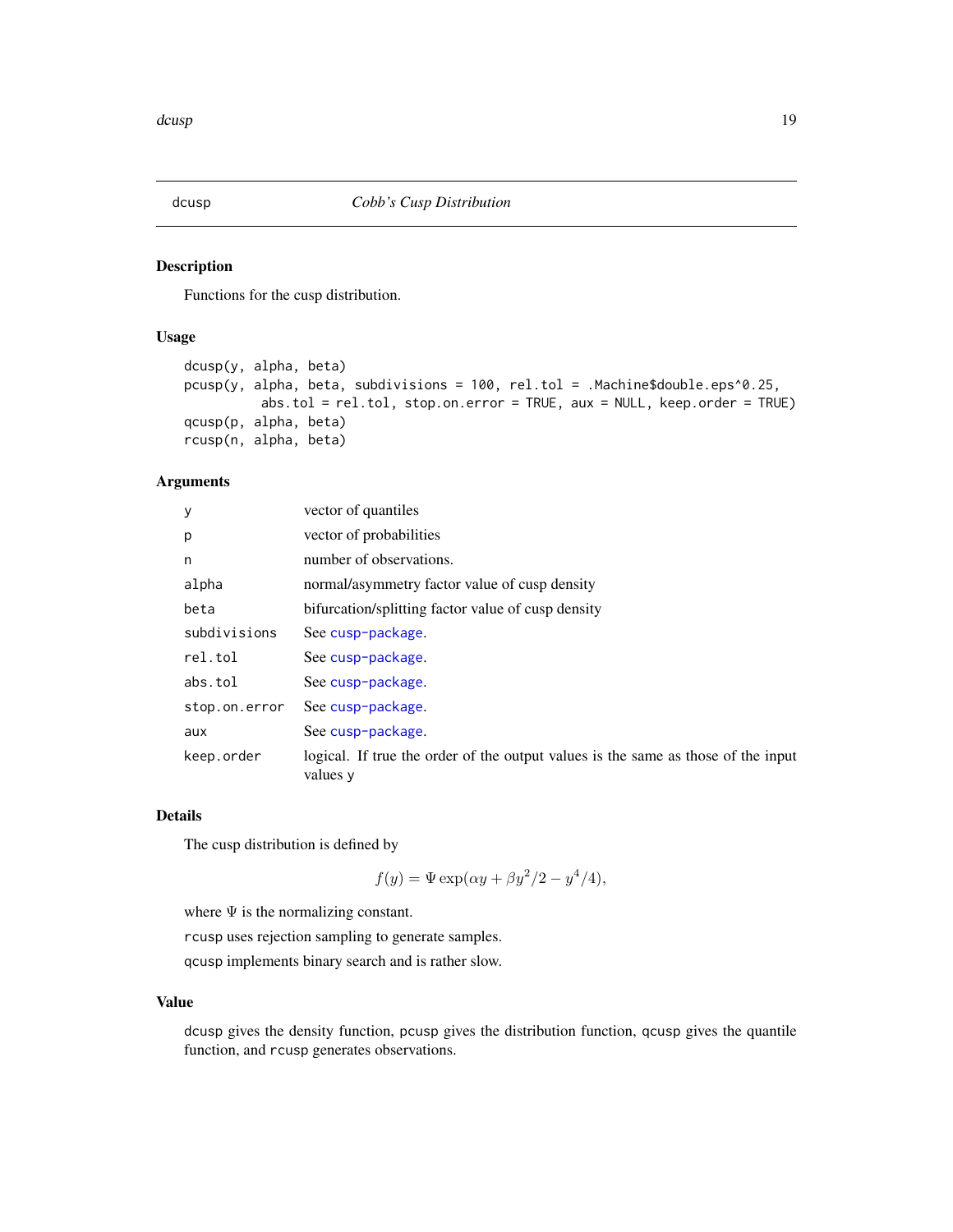#### <span id="page-19-0"></span>Author(s)

Raoul Grasman

# References

See [cusp-package](#page-1-1), [integrate](#page-0-0)

# See Also

[cusp-package](#page-1-1)

# Examples

```
# evaluate density and distribution
dcusp(0,2,3)pcusp(0,2,3)
pcusp(qcusp(0.125,2,3),2,3) # = 0.125# generate cusp variates
rcusp(100, 2, 3)
# generate cusp variates for random normal and splitting factor values
alpha = runif(20, -3, 3)beta = runif(20, -3, 3)Vectorize(rcusp)(1, alpha, beta)
```
draw.cusp.bifset *Add Cusp Bifurcation Set Diagram to Existing Plot*

# Description

Add a miniature bifurcation set for the cusp catastrophe to an existing plot.

#### Usage

```
draw.cusp.bifset(rx = par("usr")[1:2], ry = par("usr")[3:4], xpos = min(rx) +
   0.01 * diff(rx)[1], ypos = max(ry) - 0.01 * diff(ry)[1],
   xscale = 0.1 * diff(rx), yscale = 0.1 * diff(ry) / xscale,
   aspect = 1, mark = 1, col = \text{hsv}(0.7, s = 0.8, alpha = 0.5),
   border = NA, density = NA, bifurcation.set.fill = gray(0.8),
   background = hsv(0.1, s = 0.1, alpha = 0.5), ..., X)
```
# Arguments

| rx   | x-axis range of the plot window |
|------|---------------------------------|
| ry   | y-axis range of the plot window |
| xpos | x-axis position of drawing      |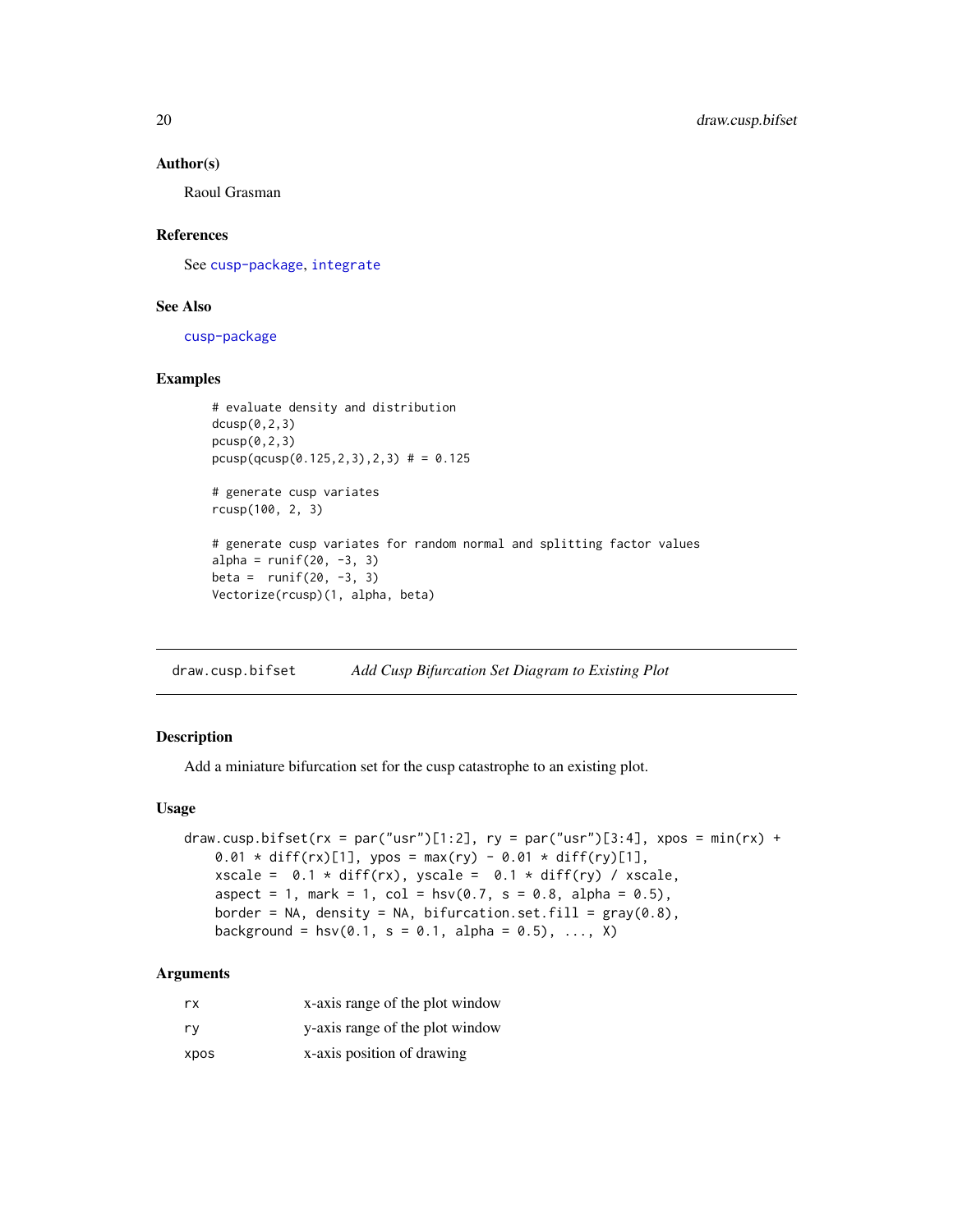<span id="page-20-0"></span>

| ypos                 | y-axis position of drawing                                                                                                                                                              |  |
|----------------------|-----------------------------------------------------------------------------------------------------------------------------------------------------------------------------------------|--|
| xscale               | scaling applied to drawing along x-axis                                                                                                                                                 |  |
| yscale               | scaling applied to drawing along y-axis                                                                                                                                                 |  |
| aspect               | aspect ratio                                                                                                                                                                            |  |
| mark                 | 0, 1, 2, 3, or 4; indicates which part of the cusp surface should be marked                                                                                                             |  |
| col                  | color used for marking a part of the cusp surface                                                                                                                                       |  |
| border               | color used for the marked part of the cusp surface. See polygon for details.                                                                                                            |  |
| density              | the density of shading lines of the marked part of the cusp surface, in lines per<br>inch. The default value of NULL means that no shading lines are drawn. See<br>polygon for details. |  |
| bifurcation.set.fill |                                                                                                                                                                                         |  |
|                      | color for marking the bifurcation set                                                                                                                                                   |  |
| background           | background color of the cusp surface                                                                                                                                                    |  |
| .                    | arguments passed to rect and polygon                                                                                                                                                    |  |
| X                    | data.frame, depricated                                                                                                                                                                  |  |

#### Details

This function is mainly intended for internal use by cusp.plot.

# Author(s)

Raoul Grasman

# See Also

[plot.cusp](#page-22-1), [polygon](#page-0-0)

# Examples

## Not run: plot(1:10) draw.cusp.bifset(mark=0) # no marking

## End(Not run)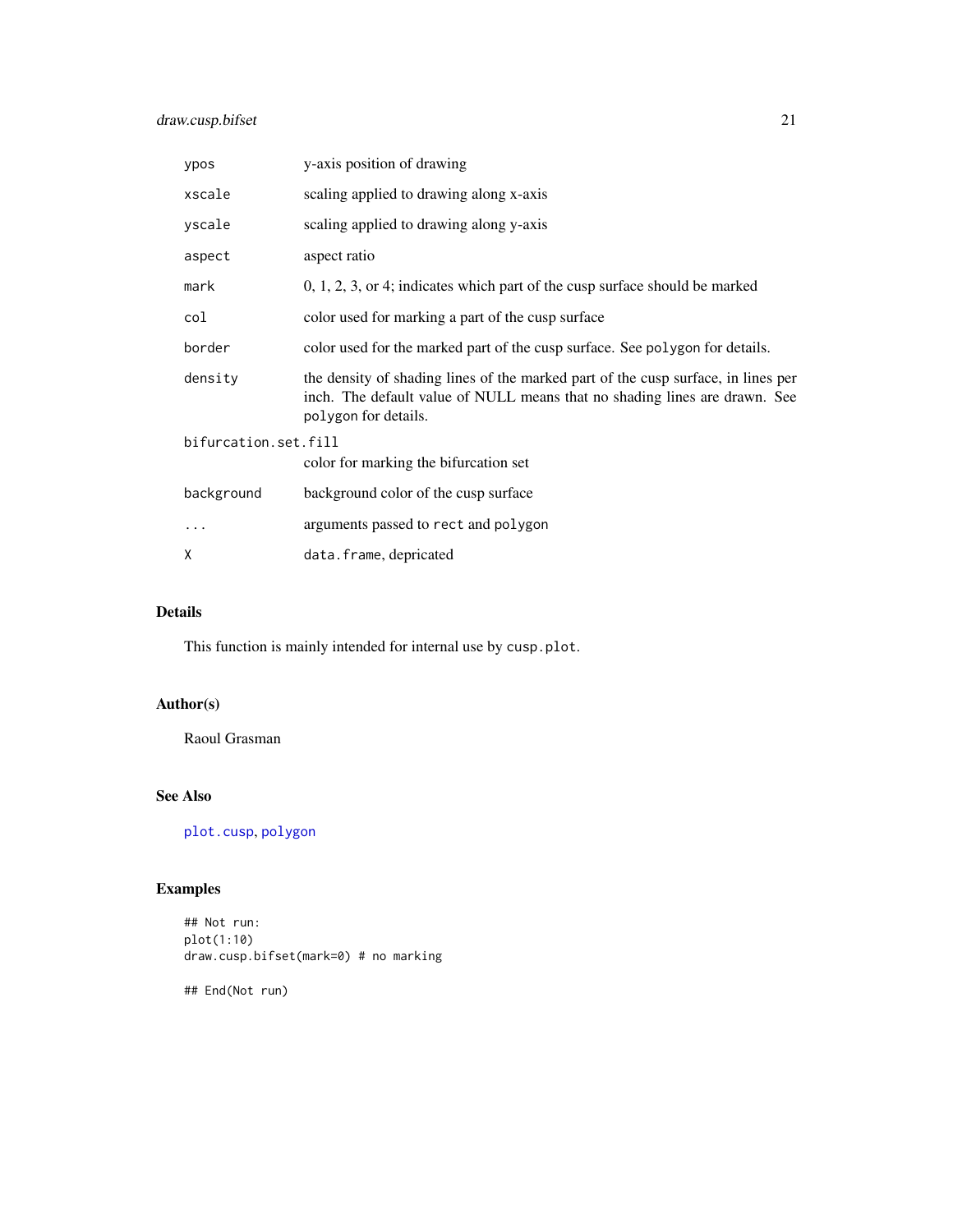<span id="page-21-0"></span>

#### Description

Synthetic 'multivariate' data from the cusp catastrophe as generated from the equations specified by Oliva et al. (1987).

#### Usage

data(oliva)

#### Format

A data frame with 50 observations on the following 12 variables.

- x1 splitting factor predictor
- x2 splitting factor predictor
- x3 splitting factor predictor
- y1 the bifurcation factor predictor
- y2 the bifurcation factor predictor
- y3 the bifurcation factor predictor
- y4 the bifurcation factor predictor
- z1 the state factor predictor
- z2 the state factor predictor
- alpha the true  $alpha's$
- beta the true beta's
- y the true state variable values

#### Details

The data in Oliva et al. (1987) are obtained from the equations

$$
\alpha_i = X_{i1} - .969 X_{i2} - .201 X_{i3},
$$
  

$$
\beta_i = .44 Y_{i1} + 0.08 Y_{i2} + .67 Y_{i3} + .19 Y_{i4},
$$
  

$$
y_i = -0.52 Z_{i1} - 1.60 Z_{i2}.
$$

Here the  $X_{ij}$ 's are uniformly distributed on (-2,2), and the  $Y_{ij}$ 's and  $Z_{i1}$  are uniform on (-3,3). The states  $y_i$  were then generated from the cusp density, using [rcusp](#page-18-1), with their respective  $\alpha_i$ 's and  $\beta_i$ 's as normal and splitting factors, and then  $Z_2$  was computed as

$$
Z_{i2} = (y_i + 0.52Z_{i1})/(1.60).
$$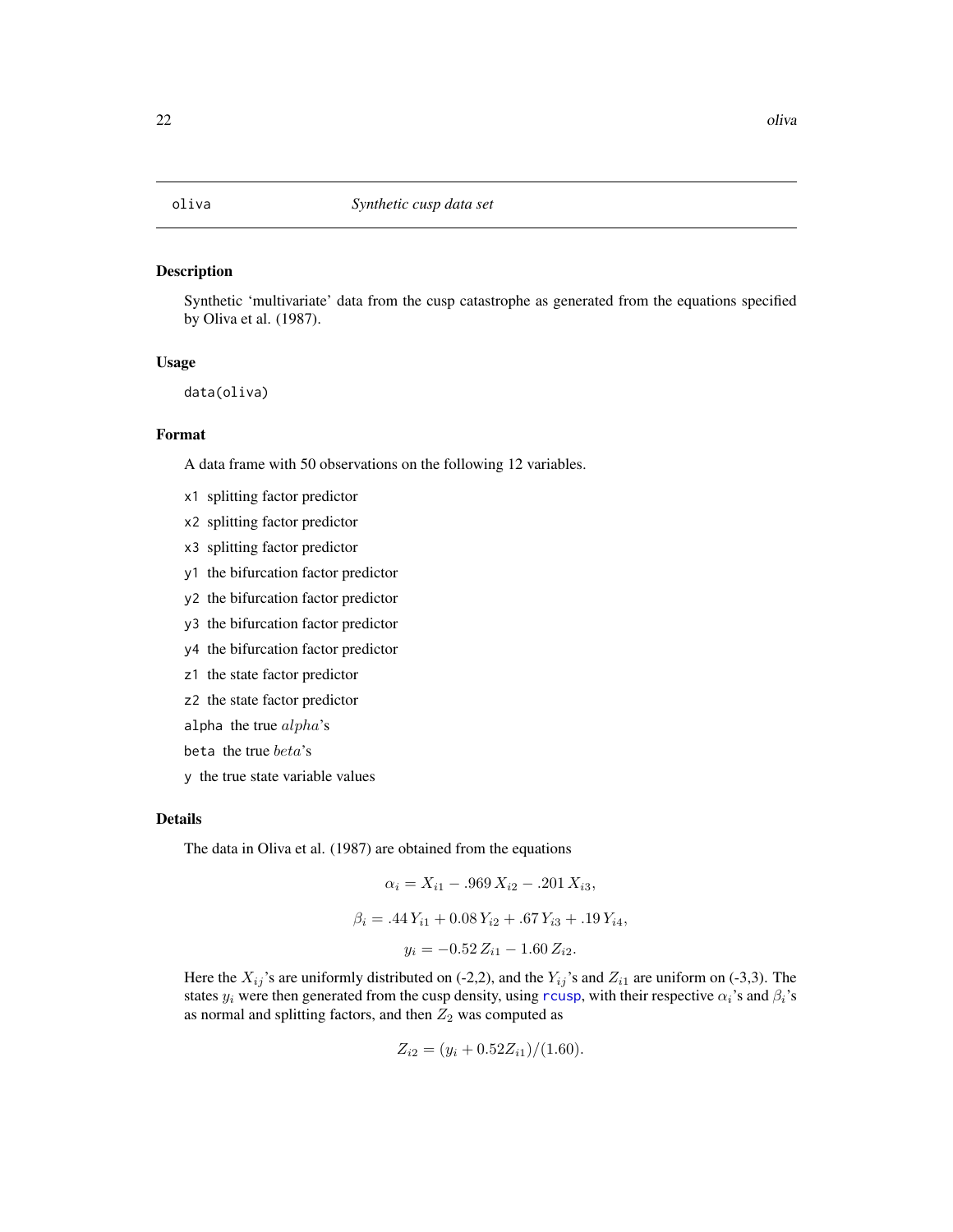#### <span id="page-22-0"></span>plot.cusp 23

#### Source

Oliva T, Desarbo W, Day D, Jedidi K (1987). GEMCAT: A general multivariate methodology for estimating catastrophe models. Behavioral Science, 32(2), 121137.

#### References

Oliva T, Desarbo W, Day D, Jedidi K (1987). GEMCAT: A general multivariate methodology for estimating catastrophe models. Behavioral Science, 32(2), 121137.

# Examples

```
data(oliva)
set.seed(121)
fit \leq - \text{cusp}(y \sim z1 + z2 - 1,alpha ~ x1 + x2 + x3 - 1, ~ y1 + y2 + y3 + y4 - 1,
data = olive, start = rnorm(9)summary(fit)
## Not run:
cusp3d(fit, B=5.25, n.surf=50, theta=150)
# B modifies the range of beta (is set here to 5.25 to make
# sure all points lie on the surface)
```
## End(Not run)

<span id="page-22-1"></span>plot.cusp *Graphical Diagnostic Display of Cusp Catastrophe Data Fit*

#### Description

This function generates diagnostic graphical displays of fits of a cusp catastrophe model to data obtained with [cusp](#page-4-1)

#### Usage

```
## S3 method for class 'cusp'
plot(x, what = c("all", "bifurcation", "residual", "densities"), ...)
```
#### Arguments

| x    | Object returned by cusp                                                                                                                                                                                                                                                                                                                                                                                                                              |
|------|------------------------------------------------------------------------------------------------------------------------------------------------------------------------------------------------------------------------------------------------------------------------------------------------------------------------------------------------------------------------------------------------------------------------------------------------------|
| what | 1-character string giving the type of plot desired. The following values are pos-<br>sible: "all" for a panel plot with all diagnostic plots, "bifurcation" for a plot<br>of the bifurcation surface with estimated control parameter locations superim-<br>posed, "residual" for a plot of the residuals against fitted values, "densities" for a<br>plot of density estimates conditioned on the estimated location on the bifurcation<br>surface. |
| .    | named arguments that are passed to lower level plotting function                                                                                                                                                                                                                                                                                                                                                                                     |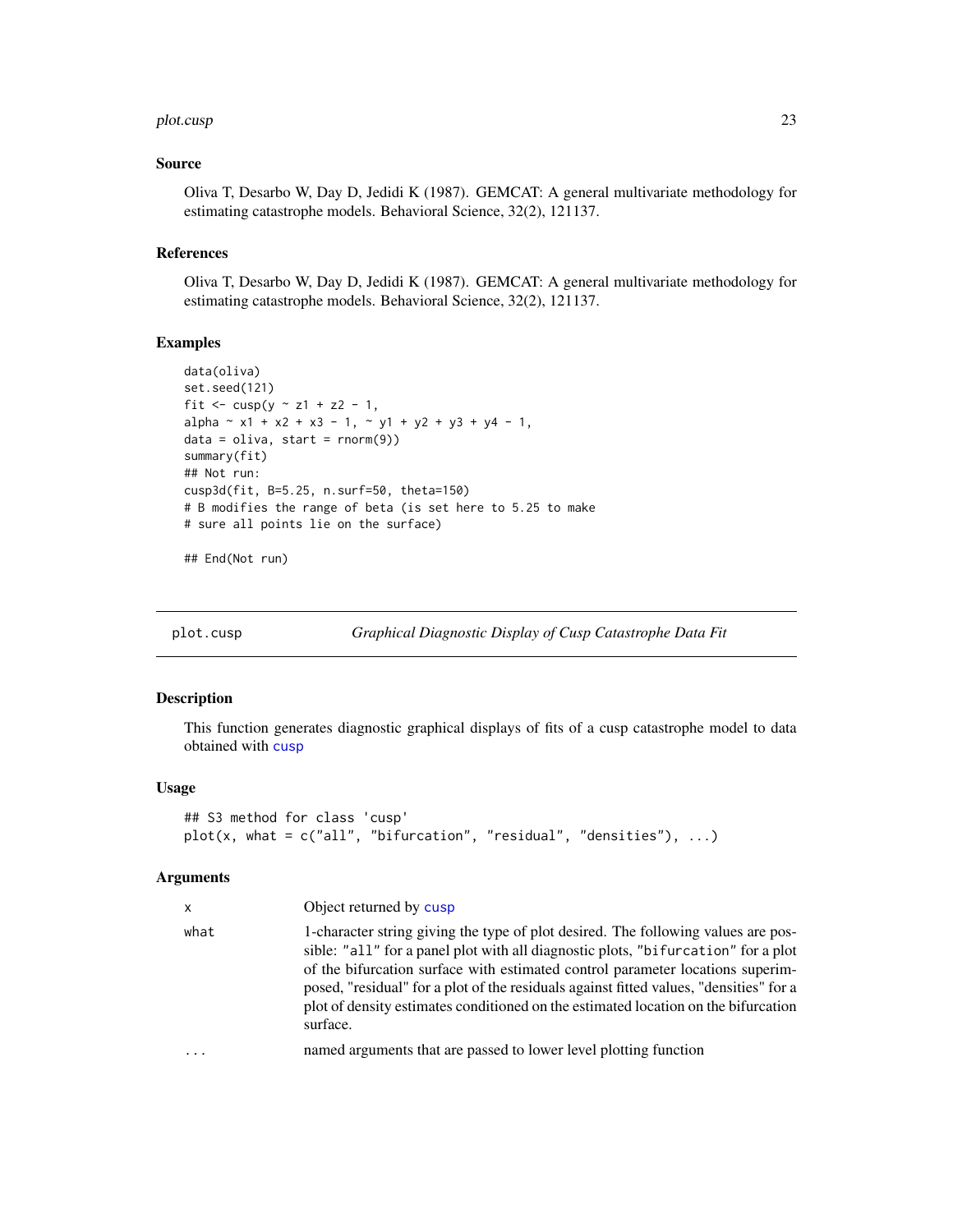#### Author(s)

Raoul Grasman

#### References

See [cusp-package](#page-1-1)

# See Also

[plotCuspBifurcation](#page-23-1), [plotCuspResidfitted](#page-26-1), [plotCuspDensities](#page-25-1)

#### Examples

```
set.seed(20)
x1 = runif(150)x2 = runif(150)z = Vectorize(rcusp)(1, 4*x1-2, 4*x2-1)data <- data.frame(x1, x2, z)
fit <- cusp(y \sim z, alpha \sim x1+x2, beta \sim x1+x2, data)
## Not run:
plot(fit)
# just densities
layout(matrix(1:4,2))
plot(fit, what="densities")
## End(Not run)
```
<span id="page-23-1"></span>plotCuspBifurcation *Display Fitted Data on Control Plane of Cusp Catastrophe.*

#### **Description**

Displays fitted data points on the control plane of cusp catastrophe. The function takes a fit object obtained with cusp and generates a plot. Different diagnostic plots may be chosen, or all can be combined in a single plot (the default).

#### Usage

```
plotCuspBifurcation(object, xlim = a + c(-0.3, 0.3), ylim = b + c(-0.1,0.1), xlab = expression(alpha), ylab =
                 expression(beta), hue = 0.5 + 0.25 * \tanh(\text{object}\$y),
                 col = hsv(h = hue, s = 1, alpha = 0.4), cex.xlab =
                 1.55, cex.ylab = cex.xlab, axes = TRUE, box = TRUE,add = FALSE, bifurcation.set.fill = gray(0.8),
                 cex.scale = 15, cex = (cex.scale/log(NROW(ab))) *dens/max(dens), pch = 20)
```
<span id="page-23-0"></span>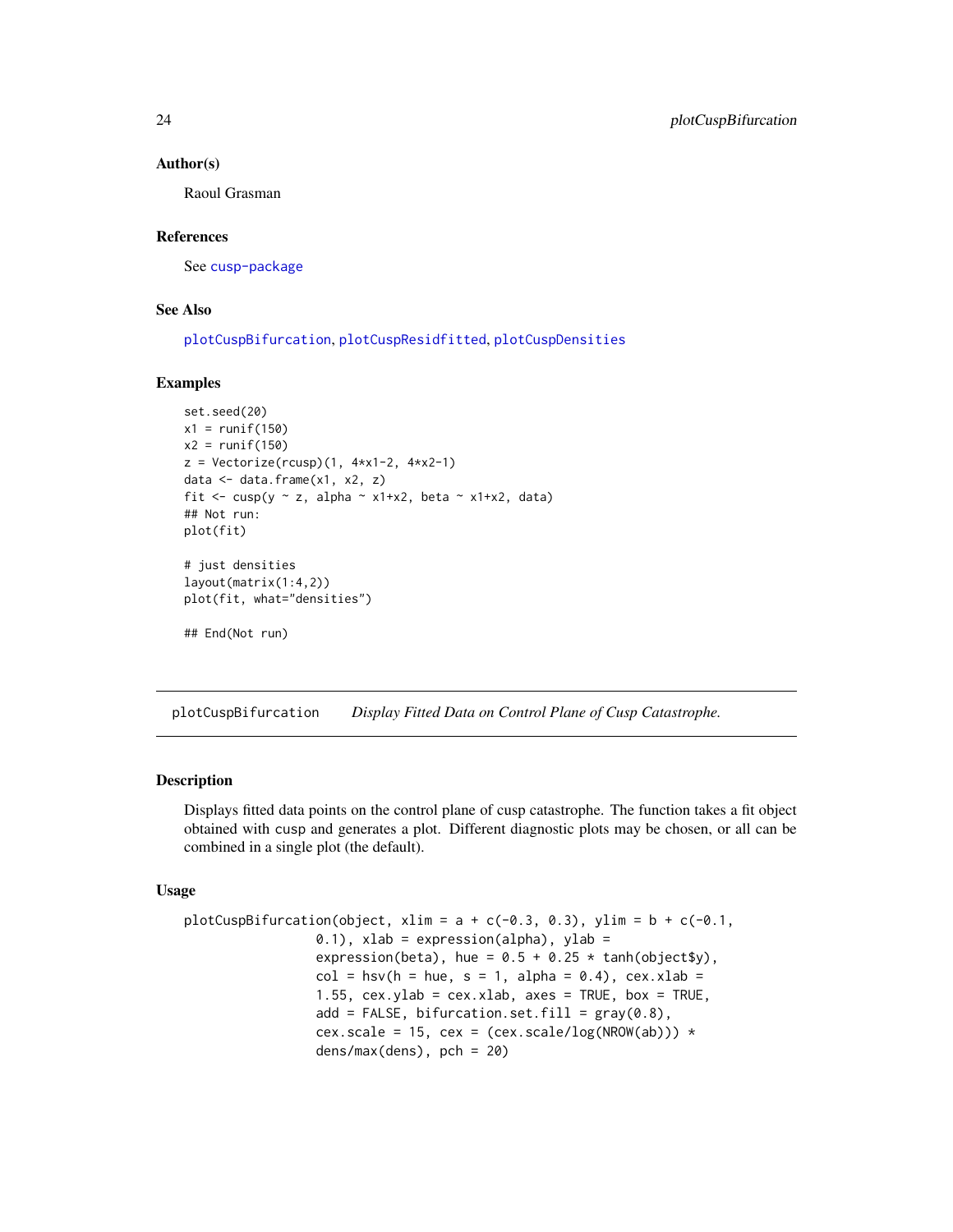# <span id="page-24-0"></span>plotCuspBifurcation 25

### Arguments

| object               | object returned by cusp                                                  |  |
|----------------------|--------------------------------------------------------------------------|--|
| xlim                 | the x limits $(x1, x2)$ of the plot.                                     |  |
| ylim                 | the y limits of the plot.                                                |  |
| xlab                 | a label for the x axis.                                                  |  |
| ylab                 | a label for the x axis.                                                  |  |
| hue                  | hue of points (see hsv)                                                  |  |
| col                  | color used in plots                                                      |  |
| cex.xlab, cex.ylab   |                                                                          |  |
|                      | see par                                                                  |  |
| axes                 | logical. Should the axes be displayed?                                   |  |
| box                  | logical. Should a box be drawn around the plot?                          |  |
| add                  | logical. Add to current plot?                                            |  |
| bifurcation.set.fill |                                                                          |  |
|                      | 1-character string. Color used to fill the bifurcation set (see colors). |  |
| cex.scale, cex, pch  |                                                                          |  |
|                      | see par                                                                  |  |

### Details

The default hue of each dot is a function of the height of the cusp surface to which it is closest. This is especially usefull in the bifurcation set. Purple dots are higher than green dots.

The size of the dots depends on the density of dots at its location. The higher the density the larger the dot.

# Author(s)

Raoul Grasman

# References

See [cusp-package](#page-1-1)

#### See Also

[plot.cusp](#page-22-1), [cusp3d](#page-14-1)

# Examples

```
set.seed(20)
# example with regressors
x1 = runif(150)x2 = runif(150)z = Vectorize(rcusp)(1, 4*x1-2, 4*x2-1)data <- data.frame(x1, x2, z)
fit <- cusp(y \sim z, alpha \sim x1+x2, beta \sim x1+x2, data)
```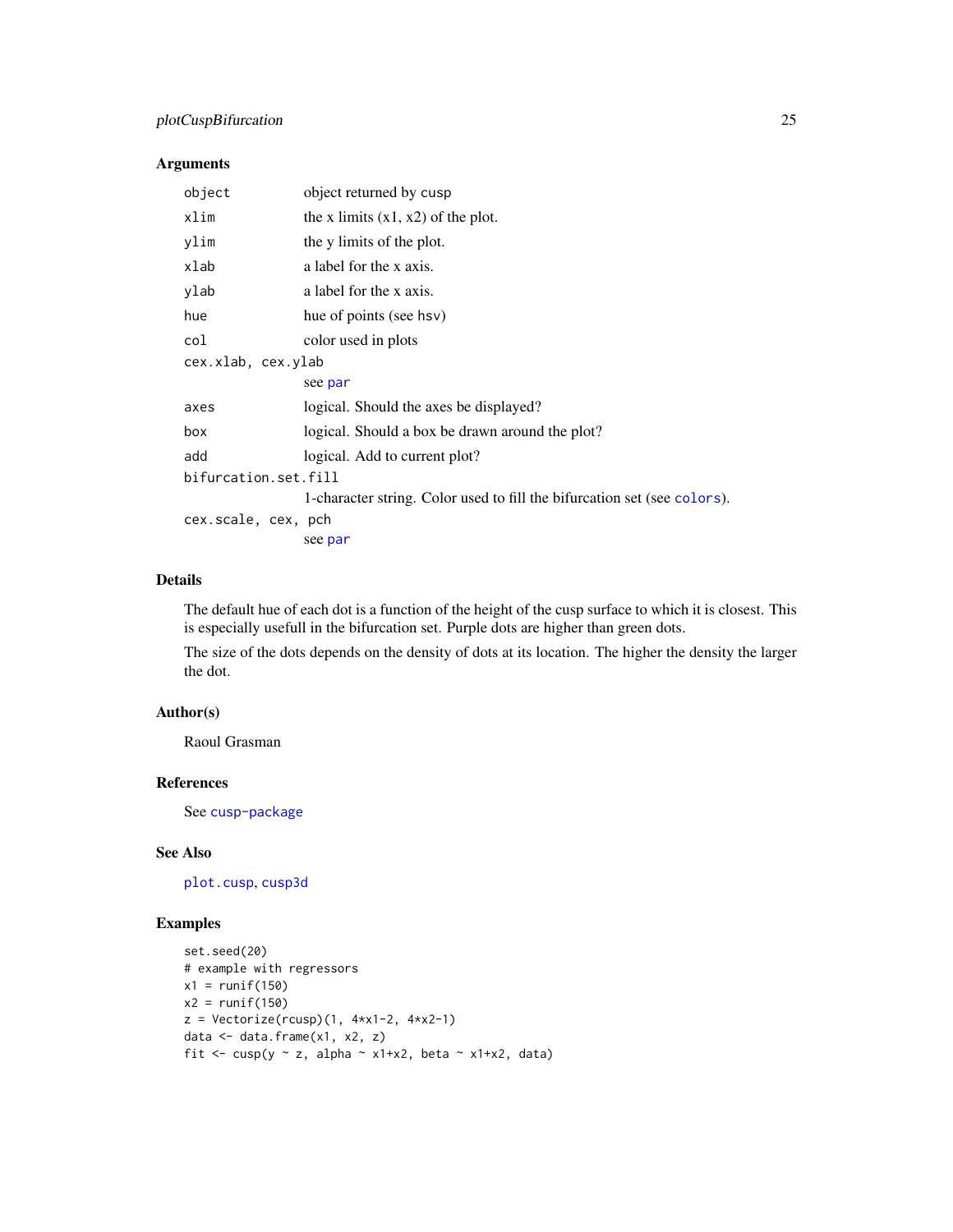```
## Not run:
plot(fit, what='bifurcation', box=TRUE, axes=FALSE)
## End(Not run)
```
<span id="page-25-1"></span>plotCuspDensities *Plot Cusp State Variable Densities Conditioned on Control Parameter Values*

# Description

Plot density of state variables conditioned on their location on the cusp control surface.

# Usage

plotCuspDensities(object, main = "Conditional density", ...)

# Arguments

| object   | cusp fit object returned by cusp                             |
|----------|--------------------------------------------------------------|
| main     | title of plot                                                |
| $\cdots$ | named arguments that are passed to plot and draw.cusp.bifset |

# Details

This function is mainly intended for internal use by plot.cusp.

# Author(s)

Raoul Grasman

# See Also

[plot.cusp](#page-22-1)

<span id="page-25-0"></span>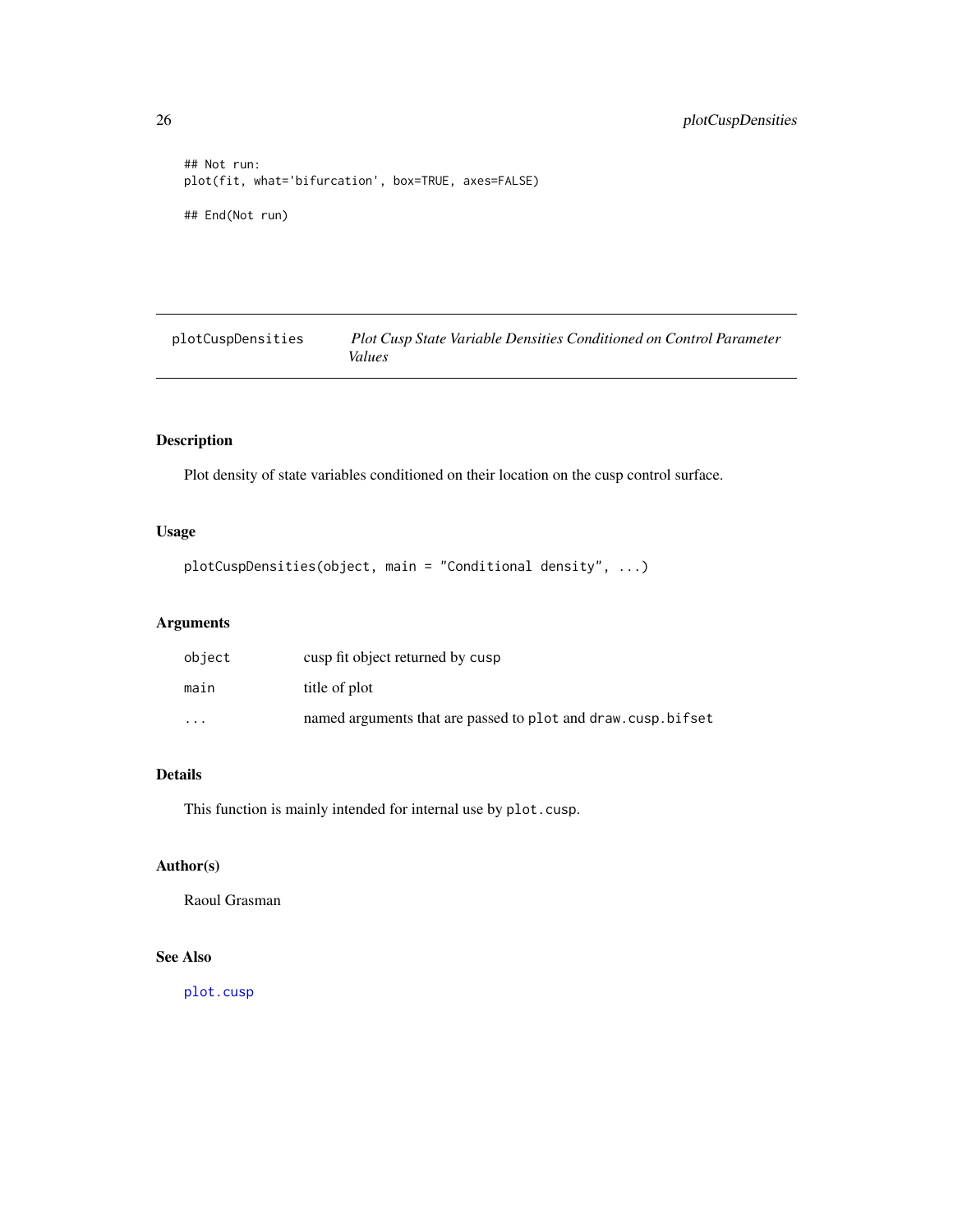<span id="page-26-1"></span><span id="page-26-0"></span>plotCuspResidfitted *Residuals against Fitted Plot for Cusp Model Fit*

#### Description

Plot Residuals against Fitted Values for a Cusp Model Fit.

# Usage

```
plotCuspResidfitted(object, caption = "Residual vs Fitted",
   xlab = paste("Fitted (", colnames(fitted(object))[1], " convention)", sep = ""),
   ylab = "Residual", ...)
```
# Arguments

| object  | cusp fit object returned by cusp        |
|---------|-----------------------------------------|
| caption | plot caption                            |
| xlab    | label for x-axis                        |
| ylab    | label for y-axis                        |
|         | named arguments that are passed to plot |

# Details

This function is mainly intended for internal use by plot.cusp.

#### Author(s)

Raoul Grasman

#### See Also

[plot.cusp](#page-22-1)

predict.cusp *Predict method for Cusp Model Fits*

# Description

Predicted values based on a cusp model object.

# Usage

```
## S3 method for class 'cusp'
predict(object, newdata, se.fit = FALSE, interval =
 c("none", "confidence", "prediction"), level = 0.95, type = c("response", "terms"),
 terms = NULL, na.action = na.pass, pred.var = res.var/weights, weights = 1,
 method = c("delay", "maxwell", "expected"), keep.linear.predictors = FALSE, ...)
```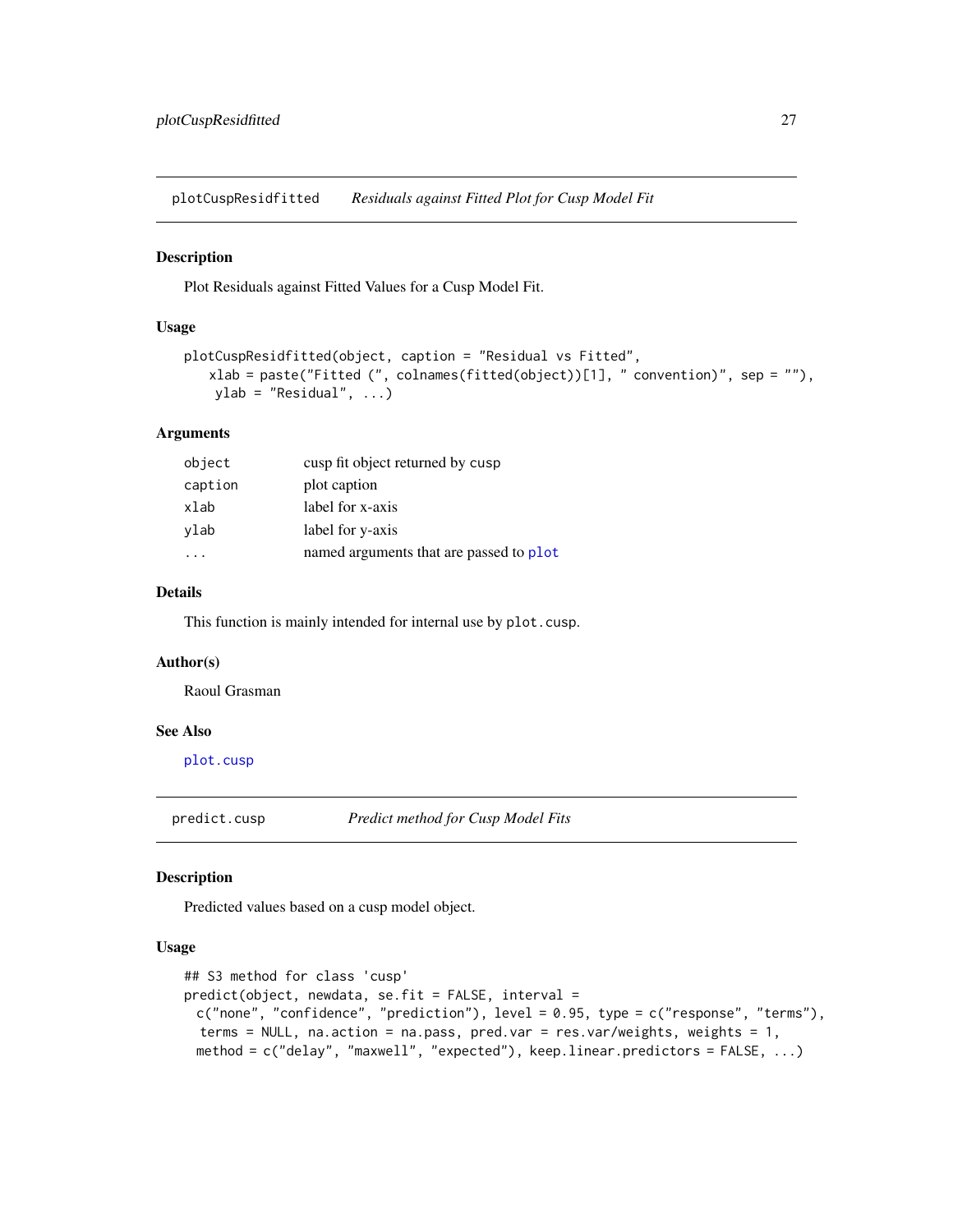#### <span id="page-27-0"></span>**Arguments**

| object                 | Object of class "cusp"                                                                                                  |
|------------------------|-------------------------------------------------------------------------------------------------------------------------|
| newdata                | An optional data frame in which to look for variables with which to predict. If<br>omitted, the fitted values are used. |
| se.fit                 | See predict. Im. Not yet used.                                                                                          |
| interval               | See predict. Im. Not yet used.                                                                                          |
| level                  | See predict. Im. Not yet used.                                                                                          |
| type                   | See predict. Im. Not yet used.                                                                                          |
| terms                  | See predict. Im. Not yet used.                                                                                          |
| na.action              | See predict. Im. Not yet used.                                                                                          |
| pred.var               | See predict. Im. Not yet used.                                                                                          |
| weights                | See predict. Im. Not yet used.                                                                                          |
| method                 | Type of prediction convention to use. Can be abbreviated. (expected should<br>currently not be trusted).                |
| keep.linear.predictors |                                                                                                                         |
|                        | Logical. Should the linear predictors (alpha, beta, and y) be returned?                                                 |
|                        |                                                                                                                         |

... further arguments passed to or from other methods.

# Details

predict.cusp produces predicted values, obtained by evaluating the regression functions from the cusp object in the frame newdata using predict.lm. This results in linear predictors for the cusp control variables alpha, and beta, and, if method = "delay", for the behavioral cusp variable y. These are then used to compute predicted values: If method = "delay" these are the points  $y*$  on the cusp surface defined by

$$
V'(y*) = \alpha + \beta y * -y*^3 = 0
$$

that are closest to y. If method  $=$  "maxwell" they are the points on the cusp surface corresponding to the minimum of the associated potential function  $V(y*) = \alpha y * +0.5y *^2 -0.25y *^4$ .

#### Value

A vector of predictions. If keep.linear.predictors the return value has a "data" attribute which links to newdata augmented with the linear predictors alpha, beta, and, if method = "delay", y. If method = "expected", the expected value from the equilibrium distribution of the stochastic process

$$
dY_t = V'(Y_t; \alpha, \beta)dt + dW_t,
$$

where  $W_t$  is a Wiener proces (aka Brownian motion) is returned. (This distribution is implemented in [dcusp](#page-18-2).)

#### Note

Currently method = "expected" should not be trusted.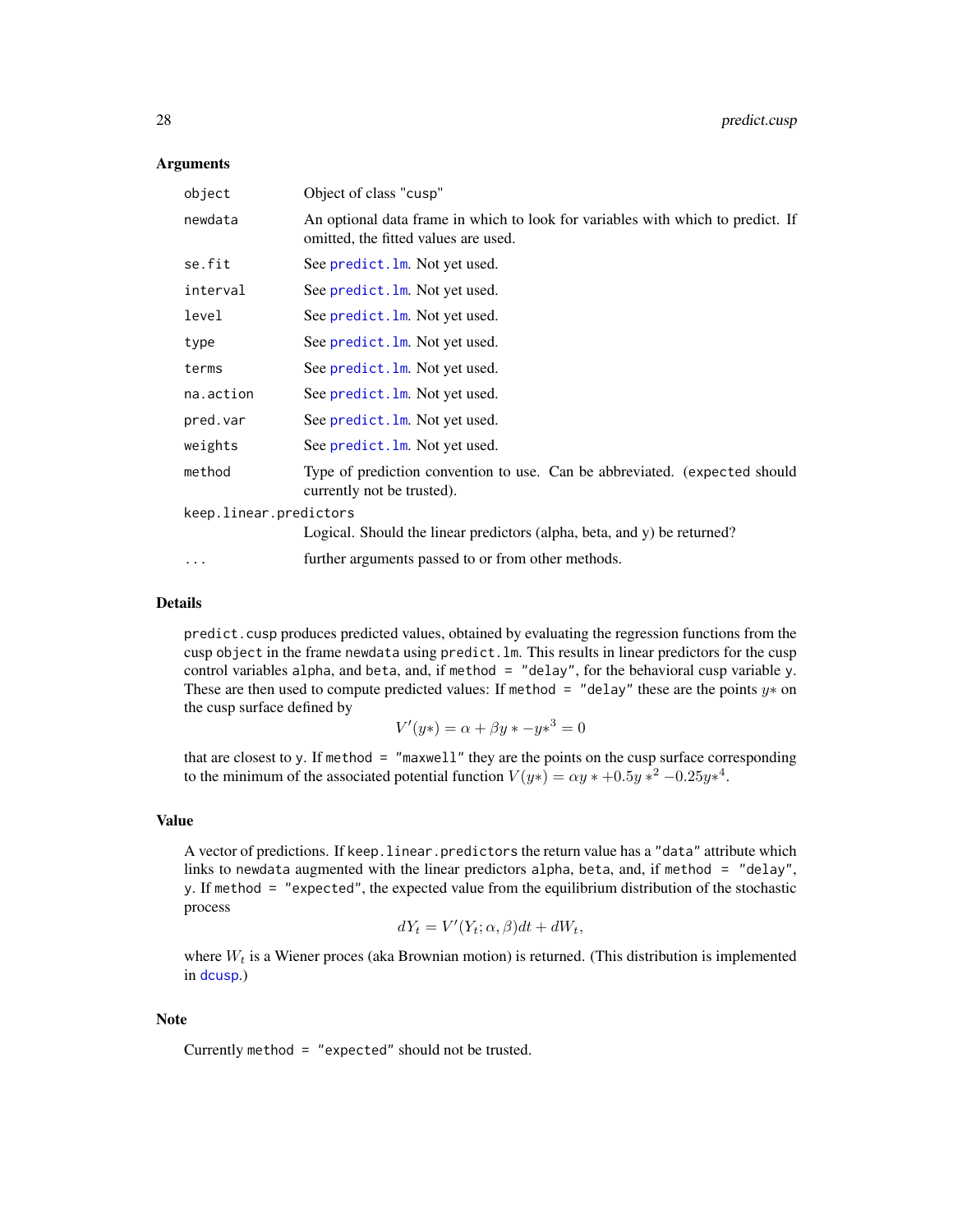<span id="page-28-0"></span>summary.cusp 29

#### Author(s)

Raoul Grasman

# References

See [cusp-package](#page-1-1).

# See Also

[cusp-package](#page-1-1), [predict.lm](#page-0-0).

#### Examples

```
set.seed(123)
# example with regressors
x1 = runif(150)x2 = runif(150)z = Vectorize(rcusp)(1, 4*x1-2, 4*x2-1)data <- data.frame(x1, x2, z)
fit <- cusp(y \sim z, alpha \sim x1+x2, beta \sim x1+x2, data)
newdata = data.frame(x1 = runif(10), x2 = runif(10), z = 0)
predict(fit, newdata)
```
<span id="page-28-1"></span>summary.cusp *Summarizing Cusp Catastrophe Model Fits*

#### Description

summary method for class "cusp"

#### Usage

```
## S3 method for class 'cusp'
summary(object, correlation = FALSE, symbolic.cor = FALSE, logist = FALSE, ...)
## S3 method for class 'summary.cusp'
print(x, digits = max(3, getOption("digits") - 3), symbolic.cor = x$symbolic.cor,
    signif.stars = getOption("show.signif.stars"), ...)
```
#### Arguments

| object       | Object returned by cusp                             |
|--------------|-----------------------------------------------------|
| X            | 'summary.cusp'object                                |
| correlation  | logical; if TRUE the correlation matrix is returned |
| symbolic.cor | logical; currently unused                           |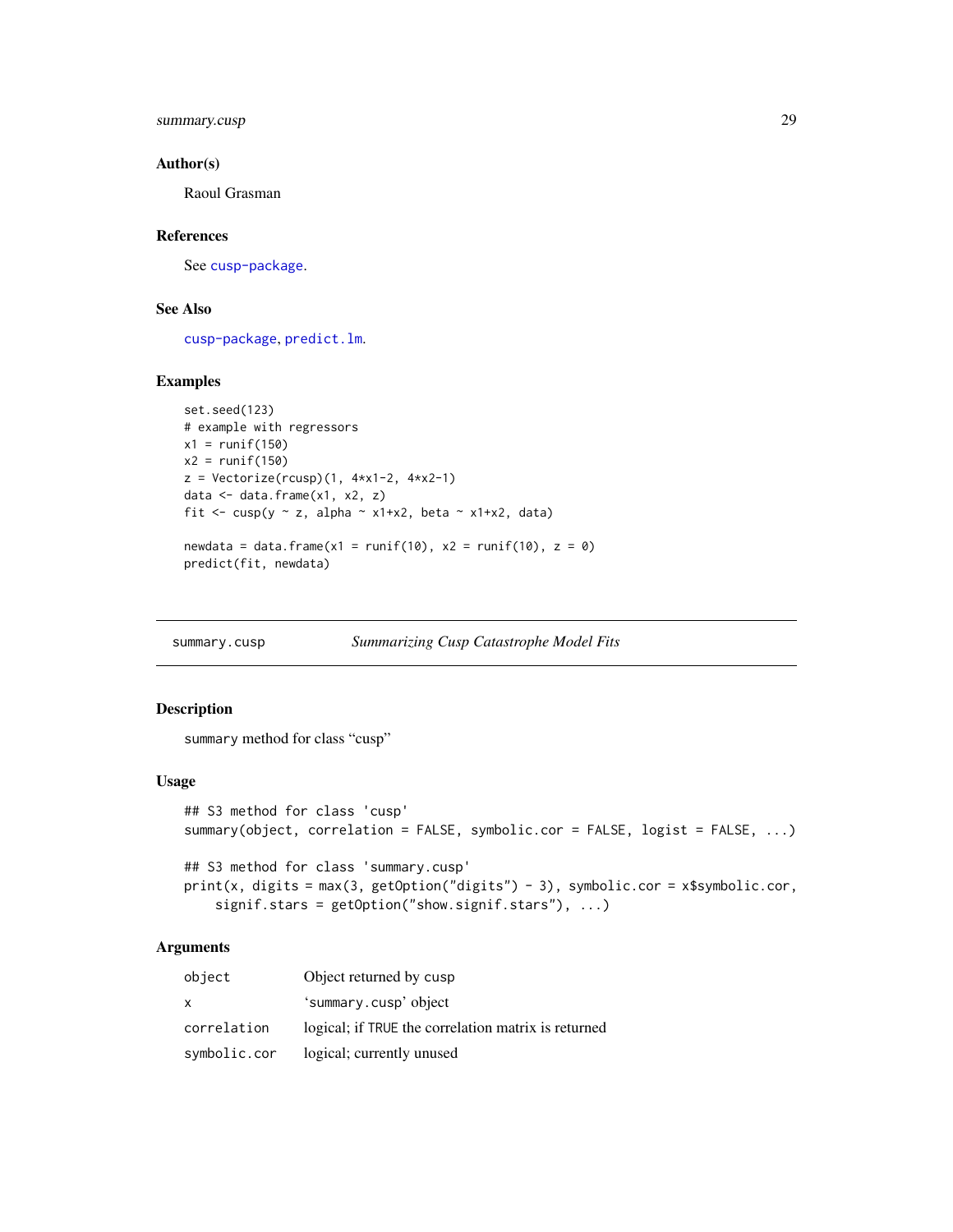<span id="page-29-0"></span>30 summary.cusp

| logist       | logical. If TRUE a logistic model is fitted for cusp model assessment (see cusp. logist<br>for details). |
|--------------|----------------------------------------------------------------------------------------------------------|
| digits       | numeric; the number of significant digits to use when printing.                                          |
| signif.stars | logical. If TRUE, significance stars are printed for each coefficient.                                   |
| $\ddotsc$    | further arguments passed to or from other methods.                                                       |

# Details

print.summary.cusp tries to be smart about formatting the coefficients, standard errors, etc. and additionally gives significance stars if signif.stars is TRUE.

Correlations are printed to two decimal places (or symbolically): to see the actual correlations print summary(object)\$correlation directly.

# Value

The function summary.cusp computes and returns a list of summary statistics of the fitted linear model given in object, using the components (list elements) "call" and "terms" from its argument, plus

| call                         | the matched call                                                                                                                                                                   |  |
|------------------------------|------------------------------------------------------------------------------------------------------------------------------------------------------------------------------------|--|
| terms                        | the terms object used.                                                                                                                                                             |  |
| deviance                     | sum of squared residuals of cusp model fit                                                                                                                                         |  |
| aic                          | Akaike Information Criterion for cusp model fit                                                                                                                                    |  |
| contrasts                    | contrasts used                                                                                                                                                                     |  |
| df.residual<br>null.deviance | degrees of freedom for the residuals of the cusp model fit                                                                                                                         |  |
|                              | variance of canonical state variable                                                                                                                                               |  |
| df.null                      | degrees of freedom of constant model for state variable                                                                                                                            |  |
| iter                         | number of optimization iterations                                                                                                                                                  |  |
| deviance.resid               |                                                                                                                                                                                    |  |
|                              | residuals computed by residuals.glm using type="deviance"                                                                                                                          |  |
| coefficients                 | a $p \times 4$ matrix with columns for the estimated coefficient, its standard error,<br>t-statistic and corresponding (two-sided) p-value. Aliased coefficients are omit-<br>ted. |  |
| aliased                      | named logical vector showing if the original coefficients are aliased.                                                                                                             |  |
| dispersion                   | always 1                                                                                                                                                                           |  |
| df                           | 3-vector containing the rank of the model matrix, residual degrees of freedom,<br>and model degrees of freedom.                                                                    |  |
| resid.name                   | string specifying the convention used in determining the residuals (i.e., "Delay"<br>or "Maxwell").                                                                                |  |
| cov.unscaled                 | the unscaled (dispersion $= 1$ ) estimated covariance matrix of the estimated coef-<br>ficients.                                                                                   |  |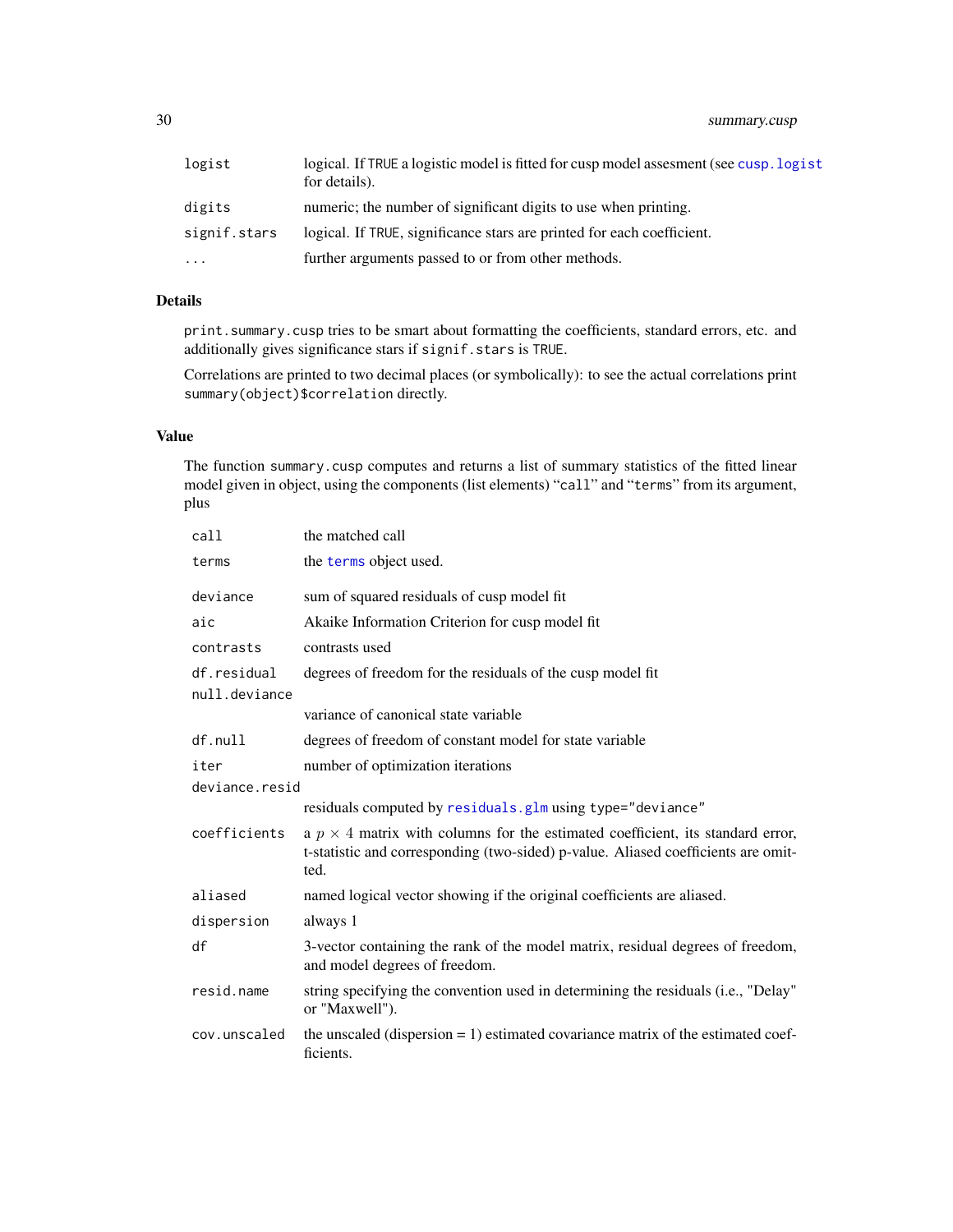r2lin.r.squared

 $R<sup>2</sup>$ , the 'fraction of variance explained' by the linear regression model

 $w_0 + w_1 Y_{i1} + \cdots + w_p Y_{ip} = \beta_0 + \beta_1 X_{i1} + \cdots + \beta_q X_{iq} + \epsilon_i,$ 

where Y containes all explanatory variables for the behavioral states in the cusp model, and X containes all explanatory variables for the control parameters of the cusp model. This is computed from the largest canonical correlation.

r2lin.dev residual sums of squares of the linear model r2lin.df degrees of freedom for the linear model r2lin.logLik value of the log-likelihood for the linear model assuming normal errors r2lin.npar number of parameters in the linear model r2lin.aic AIC for the linear model r2lin.aicc corrected AIC for the linear model r2lin.bic BIC for the linear model r2log.r.squared  $R<sup>2</sup>$ , the 'fraction of variance explained' by the logistic model. See cusp. logist for details. r2log.dev if logist = TRUE residual sums of square for the logistic model r2log.df ditto, degrees of freedom for the logistic model r2log.logLik ditto, value of log-likelihood function for the logistic model assuming normal errors. r2log.npar ditto, number of parameters for the logistic model r2log.aic ditto, AIC for logistic model r2log.aicc ditto, corrected AIC for logistic model r2log.bic ditto, BIC for logistic model r2cusp.r.squared

pseudo- $R^2$ , the 'fraction of variance explained by the cusp model',

$$
R^2 = 1 - \frac{Var(residuals_i)}{Var(y_i)}.
$$

This value can be negative.

| r2cusp.dev    | residual sums of squares for cusp model                 |
|---------------|---------------------------------------------------------|
| r2cusp.df     | residual degrees of freedom for cusp model              |
| r2cusp.logLik |                                                         |
|               | value of the log-likelihood function for the cusp model |
| r2cusp.npar   | number of parameters in the cusp model                  |
| r2cusp.aic    | AIC for cusp model fit                                  |
| r2cusp.aicc   | corrected AIC for cusp model fit                        |
| r2cusp.bic    | BIC for cusp model fit.                                 |
|               |                                                         |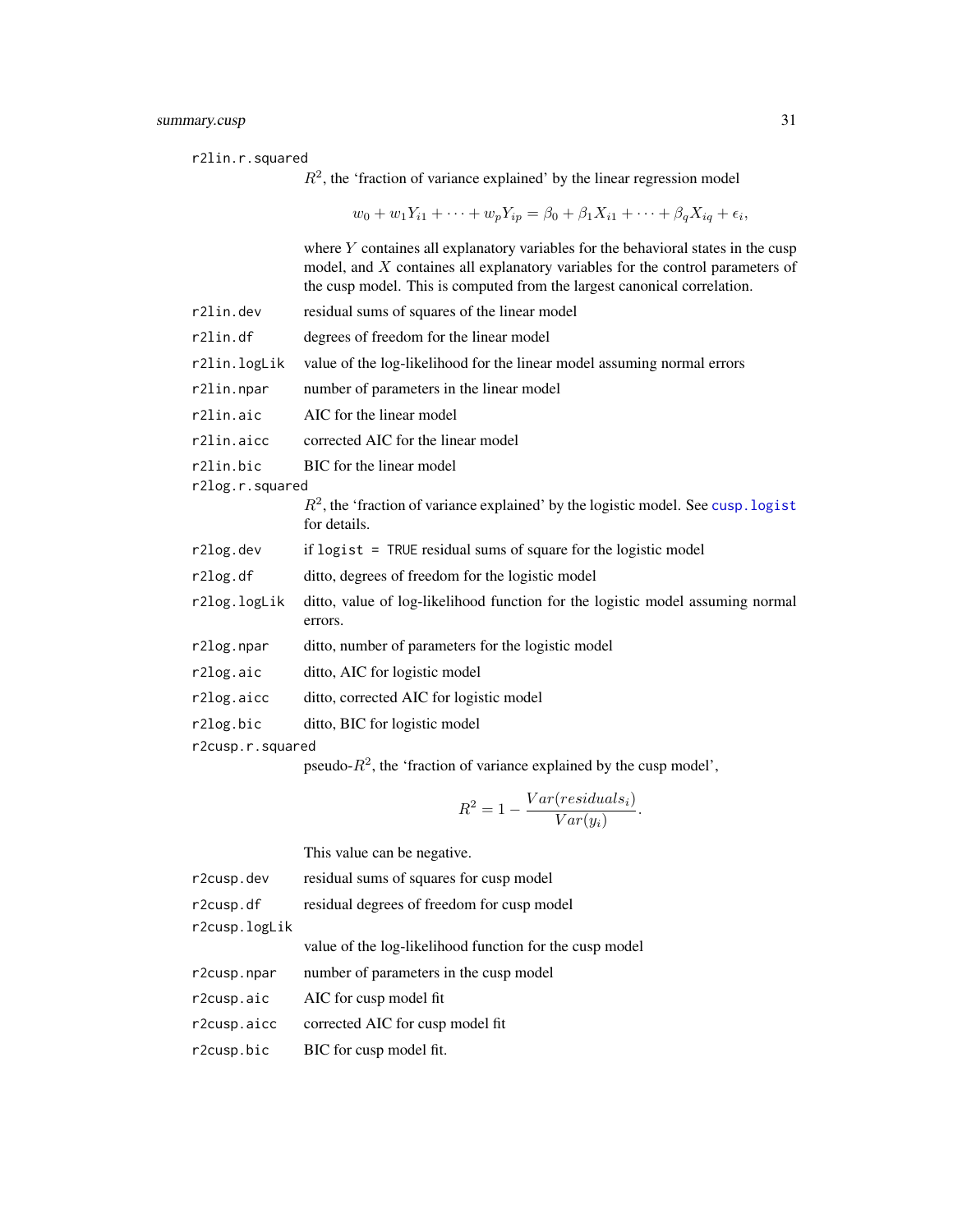#### <span id="page-31-0"></span>Author(s)

Raoul Grasman

# References

Cobb L, Zacks S (1985). *Applications of Catastrophe Theory for Statistical Modeling in the Biosciences.* Journal of the American Statistical Association, 80(392), 793–802.

Hartelman PAI (1997). *Stochastic Catastrophe Theory.* Amsterdam: University of Amsterdam, PhDthesis.

Cobb L (1998). *An Introduction to Cusp Surface Analysis.* http://www.aetheling.com/models/cusp/Intro.htm.

# See Also

[cusp](#page-4-1), [cusp.logist](#page-9-1)

#### Examples

```
set.seed(97)
x1 = runif(150)x2 = runif(150)z = Vectorize(rcusp)(1, 4*x1-2, 4*x2-1)data \leq data.frame(x1, x2, z)fit \leq cusp(y \sim z, alpha \sim x1+x2, beta \sim x1+x2, data)
print(fit)
summary(fit, logist=FALSE) # set logist to TRUE to compare to logistic fit
```

| VCOV.CUSD | Calculate Variance-Covariance Matrix for a Fitted Cusp Model Ob- |
|-----------|------------------------------------------------------------------|
|           | ject                                                             |

# Description

Returns an estimate of the variance-covariance matrix of the main parameters of a fitted cusp model object.

#### Usage

```
## S3 method for class 'cusp'
vcov(object, ...)
## S3 method for class 'cusp'
confint(object, parm, level = 0.95, ...)
```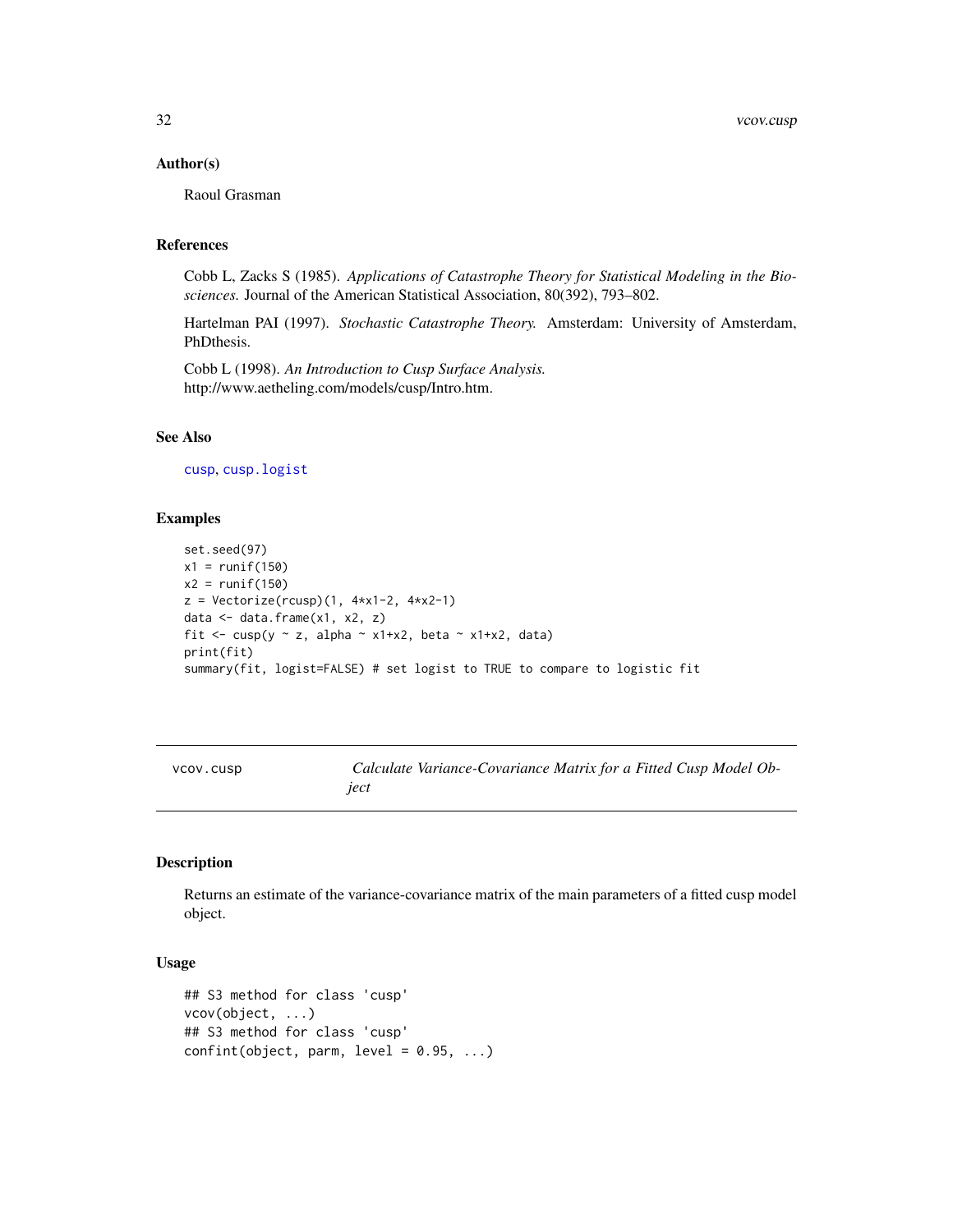#### <span id="page-32-0"></span>zeeman 33

#### Arguments

| object    | a fitted cusp model object.                                                                                                                                                   |
|-----------|-------------------------------------------------------------------------------------------------------------------------------------------------------------------------------|
| parm      | a specification of which parameters are to be given confidence intervals, either<br>a vector of numbers or a vector of names. If missing, all parameters are consid-<br>ered. |
| level     | the confidence level required.                                                                                                                                                |
| $\ddotsc$ | additional arguments for method functions.                                                                                                                                    |

# Details

The variance-covariance matrix is estimated by the inverse of the Hessian matrix of the log-likelhood at the maximum likelihood estimate (vcov).

Normal theory confidence intervals are computed for all parameters in the cusp model object using vcov to obtain the standard errors (confint).

# Value

The variance-covariance matrix (vcov).

A matrix (or vector) with columns giving lower and upper confidence limits for each parameter. These will be labelled as (1-level)/2 and 1 - (1-level)/2 in

#### Author(s)

Raoul Grasman

# See Also

[vcov](#page-0-0), [cusp](#page-4-1)

zeeman *Measurements from Zeeman's Catastrophe Machine*

#### Description

Data sets with measurements from different physical instances of Zeeman's Catastrophe Machine

#### Usage

```
data(zeeman1)
data(zeeman2)
data(zeeman3)
```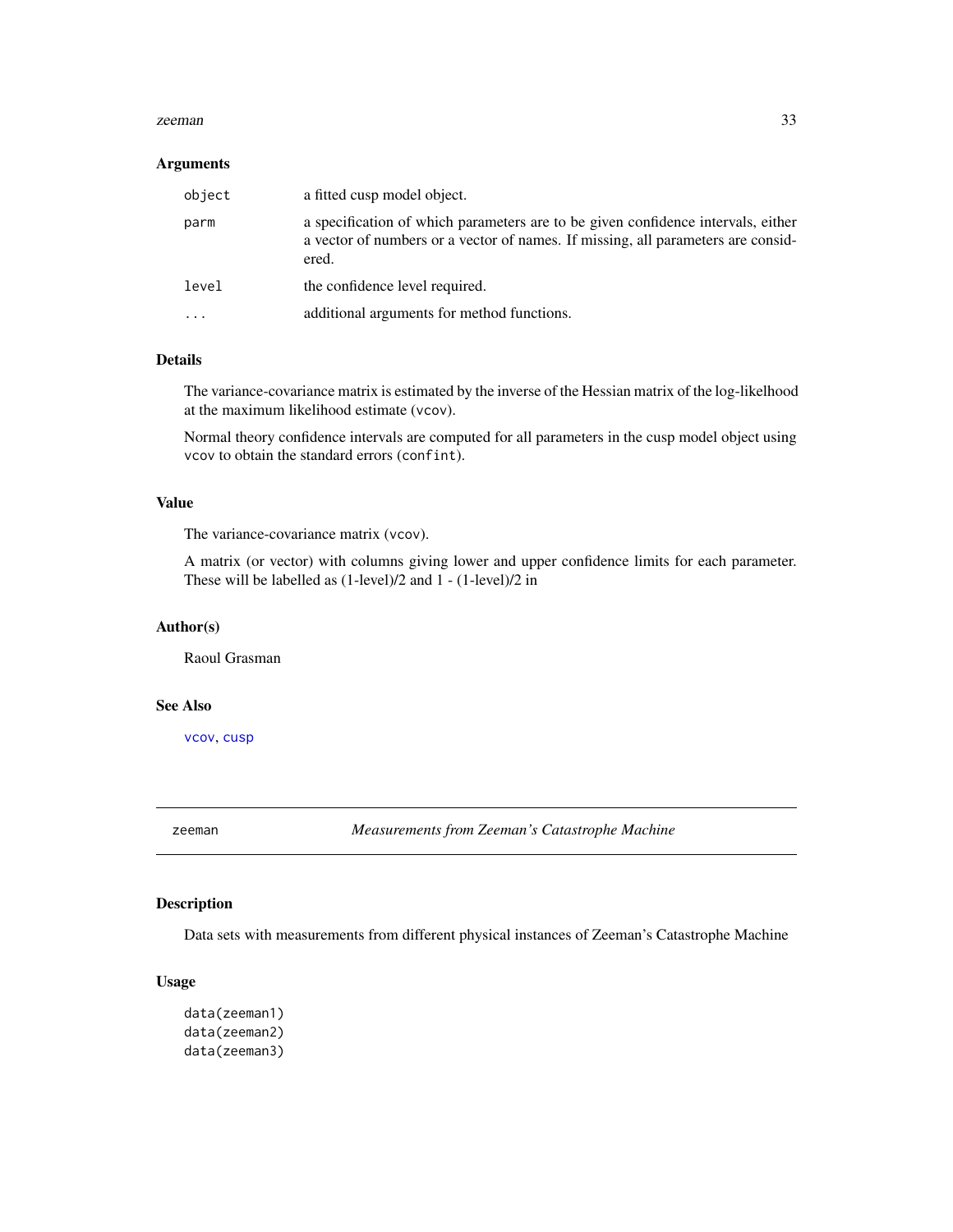#### Format

A data frame with 150/198/282 observations on the following 3 variables.

- x a control plane variable that are manipulable by the experimentalist
- y a control plane variable that are manipulable by the experimentalist
- z the state variable of the machine: the shortest distance to the longitudinal axis of the machine

#### Details

The behavior Zeeman's catastrophe machine is archetypal for the Cusp catastrophe. This device consists of a wheel is tethered by an elastic chord to a fixed point. Another elastic, also attached to the wheel is moved about in the 'control plane' area opposite to the fixed point. The shortest distance between the strap point on the wheel and the axis defined by the fixed point and the control plane is recorded as a function of the position in the control plane. (In the original machine the angle between this axis and the line through the wheel center and the strap point is used.) See <http://www.math.sunysb.edu/~tony/whatsnew/column/catastrophe-0600/cusp4.html> for a vivid demonstration. These data sets were obtained from 3 different physical instances of this machine, made by different people.

Measurements were made by systematically sampling different points in the control plane.

See vignette for example analysis with all three data sets.

For pictures of the machines, see

<http://purl.oclc.org/net/rgrasman/cusp/zeeman1> <http://purl.oclc.org/net/rgrasman/cusp/zeeman2> <http://purl.oclc.org/net/rgrasman/cusp/zeeman3>

#### Source

zeeman1 is due to Noemi Schuurman zeeman2 is due to Karin Visser zeeman3 is due to Mats Nagel & Joris ?

#### **References**

Zeeman (1976).

#### Examples

```
data(zeeman1)
data(zeeman2)
data(zeeman3)
## Not run:
fit <- cusp(y~z, alpha~x+y, beta~x+y, data=zeeman1)
plot(fit)
cusp3d(fit, surf.hue = 40, theta=215, phi=37.5, B=5.25)
## End(Not run)
```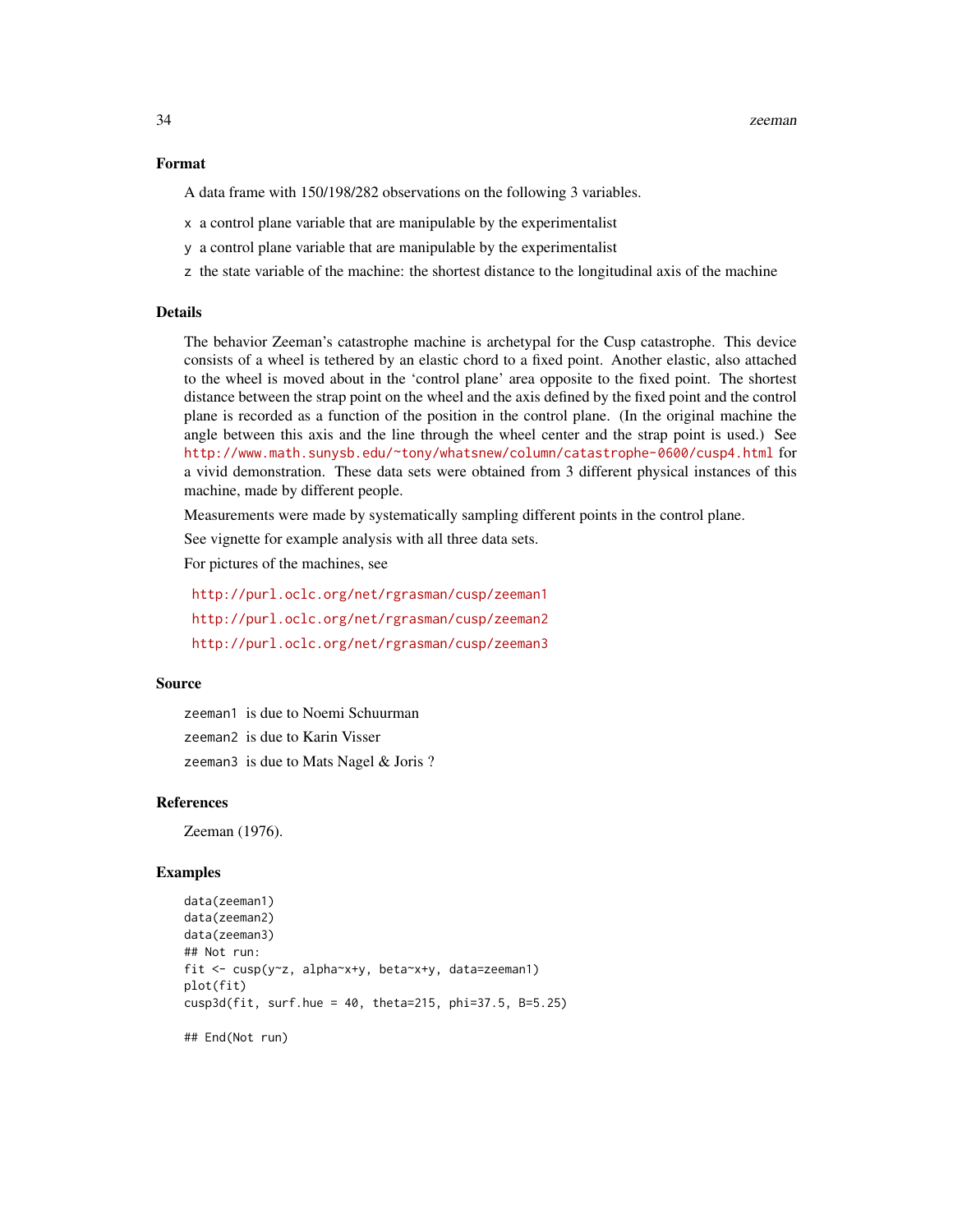# <span id="page-34-0"></span>Index

∗Topic \textasciitildekwd1 predict.cusp , [27](#page-26-0) ∗Topic \textasciitildekwd2 predict.cusp , [27](#page-26-0) ∗Topic aplot draw.cusp.bifset , [20](#page-19-0) ∗Topic datagen dcusp , [19](#page-18-0) ∗Topic datasets attitudes , [4](#page-3-0) oliva , [22](#page-21-0) zeeman , [33](#page-32-0) ∗Topic distribution dcusp , [19](#page-18-0) ∗Topic hplot cusp3d , [15](#page-14-0) cusp3d.surface , [16](#page-15-0) plot.cusp , [23](#page-22-0) plotCuspBifurcation , [24](#page-23-0) plotCuspDensities , [26](#page-25-0) plotCuspResidfitted , [27](#page-26-0) ∗Topic math cusp.bifset , [8](#page-7-0) cusp.extrema, [9](#page-8-0) ∗Topic models cusp , [5](#page-4-0) cusp.bifset , [8](#page-7-0) cusp.logist , [10](#page-9-0) cusp.nc , [12](#page-11-0) cusp.nlogLike , [13](#page-12-0) cusp3d , [15](#page-14-0) cusp3d.surface , [16](#page-15-0) draw.cusp.bifset , [20](#page-19-0) plot.cusp , [23](#page-22-0) summary.cusp, [29](#page-28-0) vcov.cusp , [32](#page-31-0) ∗Topic multivariate cusp , [5](#page-4-0) cusp.logist , [10](#page-9-0)

∗Topic nonlinear cusp.logist , [10](#page-9-0) ∗Topic package cusp-package, [2](#page-1-0) ∗Topic univar dcusp , [19](#page-18-0) ∗Topic utilities cusp.extrema , [9](#page-8-0) cusp.nc , [12](#page-11-0) cusp.nlogLike , [13](#page-12-0) summary.cusp, [29](#page-28-0) vcov.cusp , [32](#page-31-0) attitudes , [4](#page-3-0) attitudeStartingValues *(*attitudes *)* , [4](#page-3-0) coef , *[7](#page-6-0)* colors , *[25](#page-24-0)* confint.cusp *(*vcov.cusp *)* , [32](#page-31-0) contrasts , *[6](#page-5-0)* cusp , [5](#page-4-0) , *[12](#page-11-0)* , *[14](#page-13-0) , [15](#page-14-0)* , *[23](#page-22-0)* , *[32](#page-31-0) , [33](#page-32-0)* cusp-package , [2](#page-1-0) , *[7](#page-6-0)* , *[14](#page-13-0)* cusp.bifset , [8](#page-7-0) , *[10](#page-9-0)* cusp.extrema , [9](#page-8-0) cusp.logist , [10](#page-9-0) , *[30](#page-29-0)[–32](#page-31-0)* cusp.logLike *(*cusp.nlogLike *)* , [13](#page-12-0) cusp.nc , [12](#page-11-0) cusp.nlogLike , [13](#page-12-0) cusp3d , [15](#page-14-0) , *[17,](#page-16-0) [18](#page-17-0)* , *[25](#page-24-0)* cusp3d.surface , *[16](#page-15-0)* , [16](#page-15-0) data.frame , *[5](#page-4-0)* , *[10](#page-9-0)* dcusp , *[13](#page-12-0)* , [19](#page-18-0) , *[28](#page-27-0)* draw.cusp.bifset , [20](#page-19-0) effects , *[7](#page-6-0)* fitted , *[7](#page-6-0)* formula , *[5](#page-4-0) , [6](#page-5-0)* , *[10](#page-9-0)* glm.control , *[6](#page-5-0)*